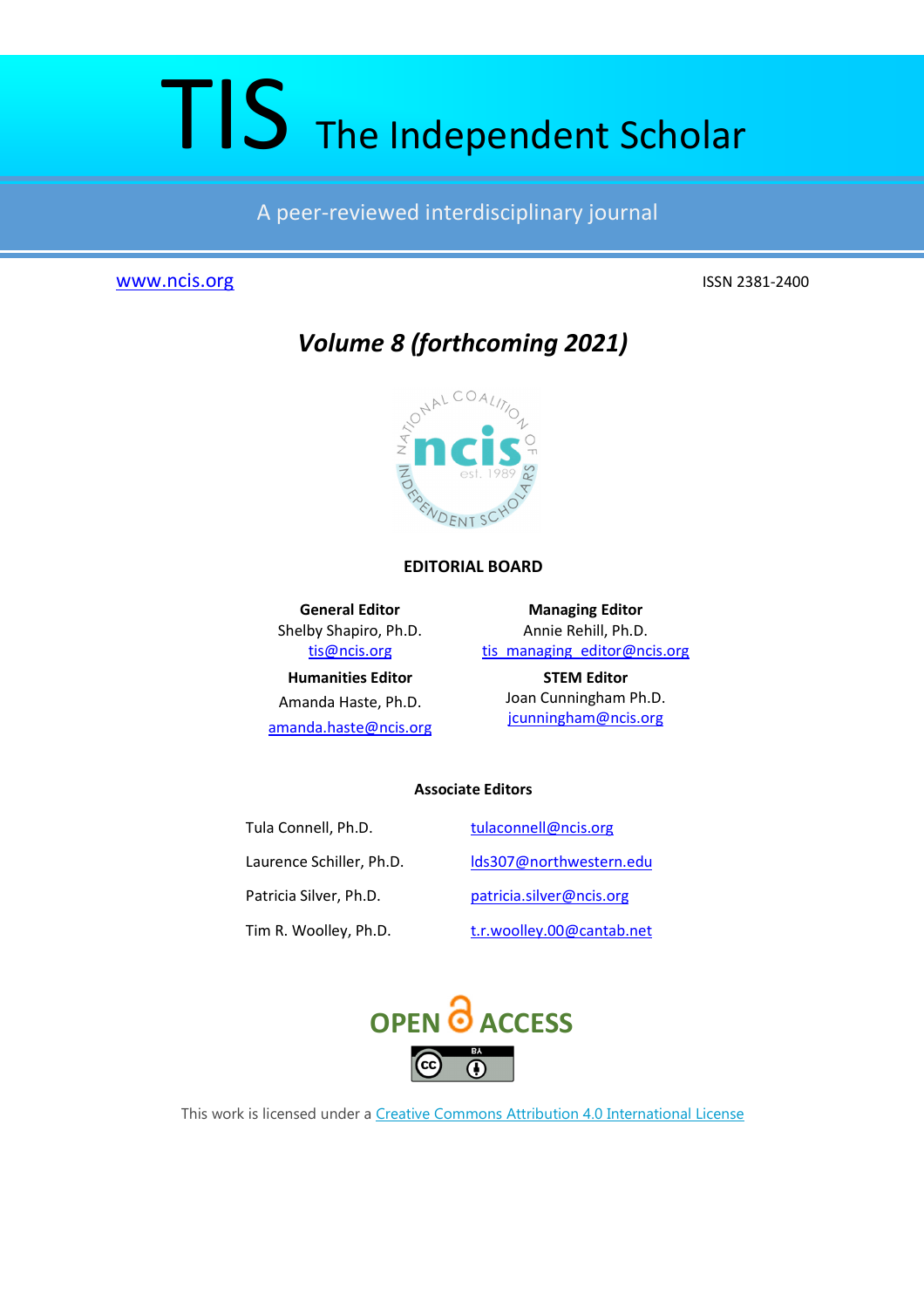$\circledcirc$ 

This work is licensed under a Creative Commons Attribution 4.0 International License

#### **EDITORIAL BOARD**

**Tula Connell** (Ph.D. American History; M.A. European History) is an historian of the United States focusing on 20th century labor and social movements, and author of Conservative Counterrevolution: Challenging Liberalism in 1950s Milwaukee (University of Illinois Press, 2016), in the series, "The Working Class in American History". Connell is a writer, editor and media professional with more than 20 years' experience in labor communications. She serves on the board of the Labor and Working Class History Association, where she co-chairs the Committee on Independent Scholars.

**Joan Cunningham** (Ph.D. Public Health: Epidemiology) is a cancer epidemiologist, recently retired from the Medical University of South Carolina. She holds an MSc (Biology: aquatic eco-embryology) from the University of Guelph, Ontario, Canada and Ph.D. (Public Health: epidemiology) from the University of Texas School of Public Health (Houston). Her work focuses on racial disparities in breast cancer, and non-pharmacological mitigation of cancer treatment side effects. She also gives invited lectures on cancer epidemiology to the graduate program at the University of Texas Health Science Center at San Antonio, Texas.

**Amanda Haste** (Ph.D. Musicology; Dip.Trans.IoLET) is a British musicologist and academic translator whose research interests include identity construction through music and language. She is a member of the Chartered Institute of Linguists and teaches courses in Translation and in English for Specific Purposes at Aix-Marseille University, France. Her research has been published in leading journals and books by major editors, and she co-authored Constructing Identity in an Age of Globalization (Paris: Ex Modio, 2015); and her awards include the Louise Dyer Award for research into British music, and the Elizabeth Eisenstein Essay Prize (2018).

**Annie Rehill** (Ph.D. Modern French Studies, MFA) specializes in the literature and history of Francophone Canada, focusing on intercultural expressions and implications. Most recently she has studied Métis literature and art. Previous work in ecocriticism centered on representations of the Canadian *coureur de bois* figure, and on Francophone Caribbean writings. Her publications include "Le Travail dans la nature canadienne: L'Équilibre (et le déséquilibre) humain tel qu'il est représenté par Louis Goulet et Joseph-Charles Taché" (2018); "An Ecocritical Reading of Joseph-Charles Taché's Forestiers et voyageurs" (2018); Backwoodsmen As Ecocritical Motif in French Canadian Literature (2016); and "Inscriptions of Nature from Guadeloupe, Haiti, and Martinique" (2015).

**Laurence Dana Schiller** (Ph.D. History) is a retired Adjunct Professor from Northwestern University, from which he holds a Ph.D. in African History, and was also the Head Fencing Coach there for 38 seasons. He has authored several papers on East African history, including "Female Royals of the Lake Kingdoms of East Africa: An Examination of Their Power and Status" but is now primarily engaged in writing on the American Civil War. He has produced works on cavalry tactics including the Blue Gray Education Society monograph, Of Sabres and Carbines: The Emergence of the Federal Dragoon.

**Shelby Shapiro** (Ph.D. American Studies), the General Editor of The Independent Scholar, served for many years as the English-language editor of Tsum punkt/To the Point, the magazine of Yiddish of Greater Washington, as well as for its predecessor publication. He is currently Associate Editor of Records of the State of Connecticut. His Ph.D. dissertation dealt with acculturation and American Jewish women in the Yiddish press ; he is a Yiddish-English translator, and his research interests include Jazz and Blues (having presented jazz radio programs for nine years), the labor movement, the First World War, and immigrant anarchism.

**Patricia Silver** (Ph.D. Anthropology) is a sociocultural anthropologist whose research has centered on the Puerto Rican diaspora in the U.S. states. Her publications have appeared in American Ethnologist; CENTRO Journal of the Center for Puerto Rican Studies; Identities: Global Studies in Culture and Power; Op. Cit.: Revista del Centro de Investigaciones Históricas; Southern Cultures; Memory Studies; and Latino Studies. Her book, Sunbelt Diaspora: Race, Class, and Latino Politics in Puerto Rican Orlando was published in 2020.

**Tim Woolley** (Ph.D. Theology) is a British Methodist minister and adjunct lecturer at Cliff College, tutor for the Methodist E-Academy and the Oxford University Department of Continuing Education, and research associate of Wesley House, Cambridge. He researches 19C British Methodism, the Holiness Movement, Revivalism and Nonconformity and has co-written Mission Shaped Intro (2nd ed.) for Fresh Expressions of Church and Talking of God and Worship: Leading and Preaching for The Methodist Church in Britain.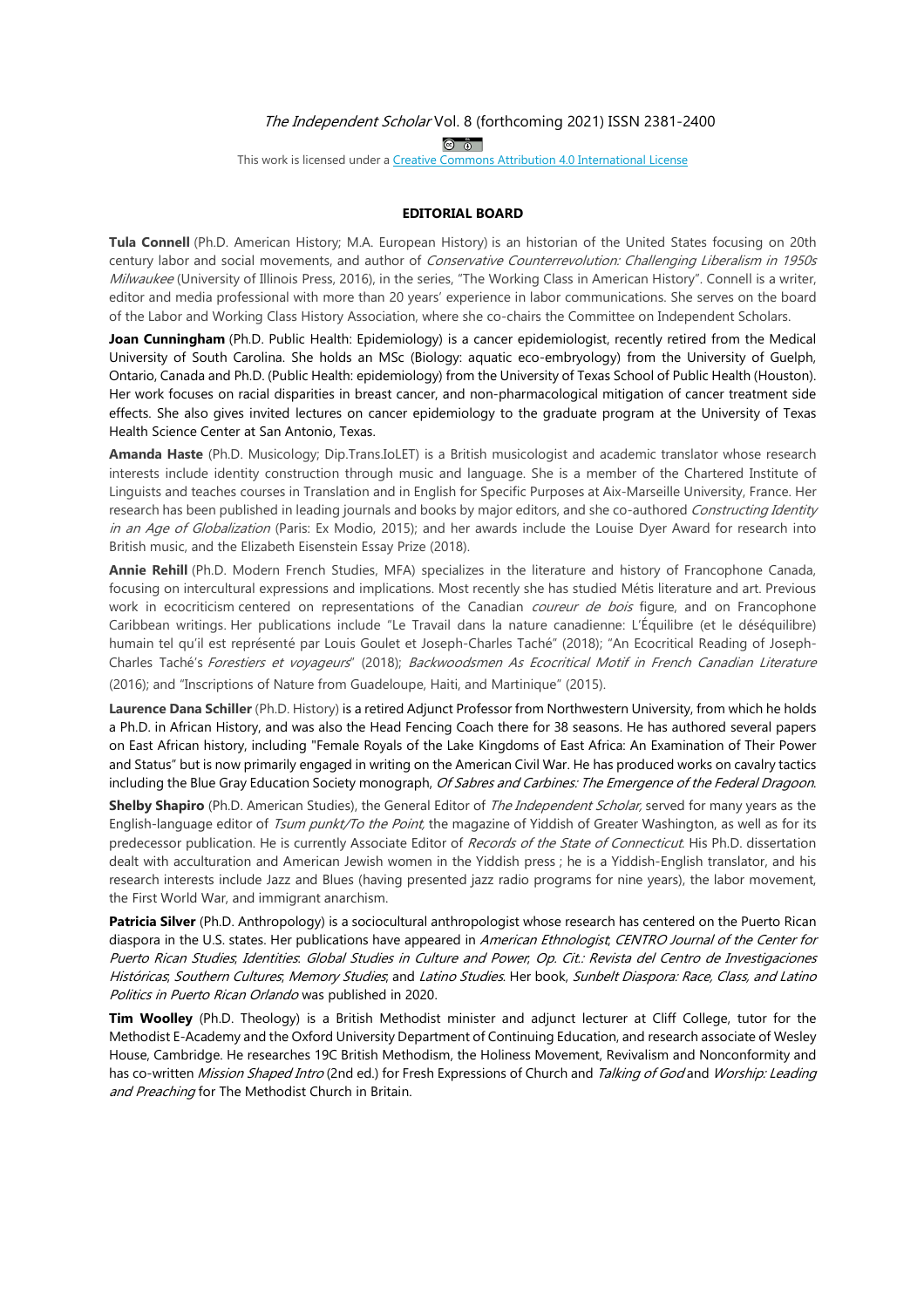$\circledcirc$ 

This work is licensed under a Creative Commons Attribution 4.0 International License

#### **NOTES FOR CONTRIBUTORS**

All members of NCIS and their affiliated Partner Group organizations are cordially invited to submit manuscripts to The Independent Scholar (TIS). We welcome submissions in the form of traditional essays as well as creative or artistic material on any topic that will appeal to our members. Your manuscript may be presented in the TIS house style and should be referenced according to APA style. It should conform to the academic standards demanded by NCIS and will be subjected to a robust peer review process. Please consult the submission quidelines before submitting material, but if you have any queries don't hesitate to contact the relevant member of the TIS Editorial Board. Manuscripts and queries should be sent to the General Editor at tis@ncis.org.

If you have a book you would like reviewed, or you would like to offer to review a book, please email the Book Review Editor on reviews@ncis.org. As a quide to length and content, you can download previous reviews from https://www.ncis.org/book-reviewsthe-independent-scholar-tis.

#### **About NCIS**

The National Coalition of Independent Scholars is a 501(c)3 nonprofit corporation (est. 1989) which supports independent scholars worldwide and provides them with a valuable scholarly community.

NCIS represents independent scholars from every continent and in many disciplines in STEM and the Humanities. Its members include unaffiliated scholars, adjunct and part-time faculty, emeritus professors, graduate students, researchers, artists and curators. The benefits of membership are many, but the great benefit of joining NCIS is affiliation with an internationally recognized intellectual society.

Today, NCIS is an international organization whose members hail from many countries and pursue diverse fields of study in a variety of disciplines. This is the population NCIS proudly serves.

#### **Member Benefits**

NCIS MEMBERSHIP offers opportunities for travel and research grants, member discounts and academic support.

FREE MEMBER RESOURCES include your own member profile page, an NCIS.org email address, and NCIS letters of introduction.

ACADEMIC OPPORTUNITIES & RESOURCES include publication in and/or peer reviewing for *The Independent Scholar*, book reviewing (or having your own academic book reviewed), free webinars and access to resources on academic skills such as presenting conference papers, chairing conference sessions, and publishing your work.

GRANT AWARDS for which members may apply include NCIS Conference Support Grants and NCIS Research Grants (six awards per year) and the annual Elizabeth Eisenstein Essay Prize. External grant awards can also be administered by NCIS thanks to our  $501(c)3$  status. More information on all these can be found at www.ncis.org/grants.

MEMBER DISCOUNTS are offered for JSTOR Journal Access and Nota Bene referencing software, and also on Professional Writing and Translation Services from NCIS members.

NETWORKING OPPORTUNITIES include discussion groups on Facebook, Twitter, LinkedIn, collegial support services, regional and online member gatherings, and international NCIS Conferences at major academic institutions.

**Find us, follow us, friend us** on Facebook, Twitter, LinkedIn, H-Scholar and Academia.

# **www.ncis.org**

**Disclaimer** Although the articles presented in *The Independent Scholar* have been subjected to a robust peer review process to ensure scholarly integrity, the views expressed by contributors are not necessarily those of the TIS editorial board or of NCIS.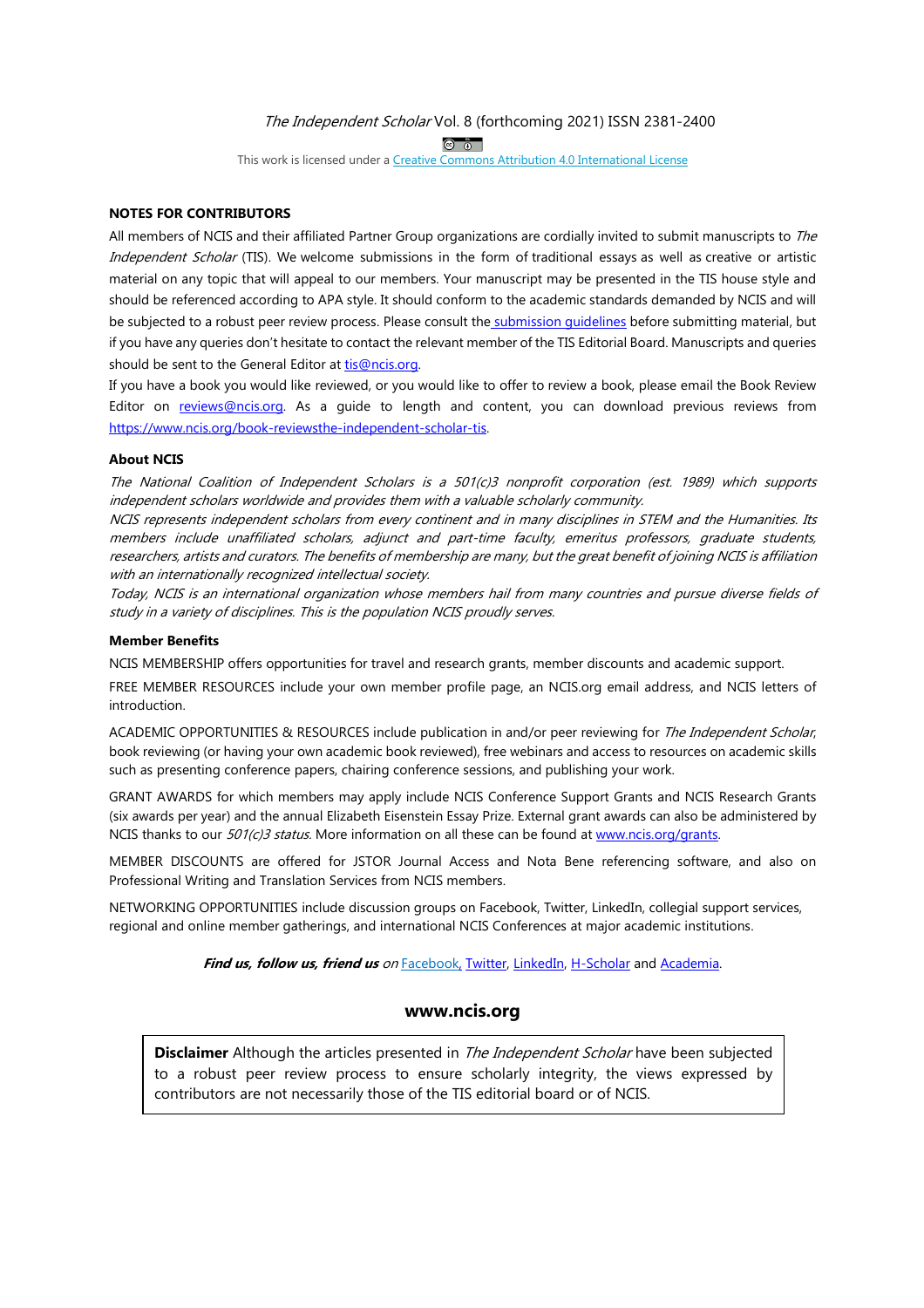# THE JEWS OF ECUADOR TODAY: ESTABLISHED AND EMERGING COMMUNITIES

# Jordan Lavender, Ph.D. (Millbury, Massachusetts, USA)

Correspondence should be addressed to: jordan.lavender@ncis.org

Date submitted: 23 July 2020 Accepted following revisions: 31 March 2021 First published online: 22 April 2021

## **Abstract**

This paper presents a contemporary analysis of Jewish communities in Ecuador, situating historic communities within their own internal development in the country since the mid-twentieth century, as European Jews fled anti-Semitism on the Continent, finding refuge in this South American country. The paper examines the modern history of the Jewish communities by considering the population groups that make up each community: (1) descendants of Ashkenazi immigrants from the 1940s-1950s; (2) limited Sephardic immigrants from the Middle East; (3) Israeli expats; (4) American Jewish expats, and; (5) Ecuadorian converts to Judaism who either claim Sephardic descent or not. Sephardic descent is claimed by converts as descendants of the Bnei Anusim (Heb. "forced ones"), Sephardic Jews who forcibly converted to Catholicism by the Spanish Inquisition, but who allegedly maintained Jewish practice in secret. Jewish communities in Ecuador are divided between these groups with Ashkenazi and Sephardi immigrants living near the country's two oldest synagogues in Quito and Guayaquil. Israelis tend to live along the coast, but can be found throughout the country and American expats tend to live in Cuenca, where there is no official synagogue, but an informal community exists. Jewish converts have been rejected by older synagogues and have started their own communities in Quito, Guayaquil, and elsewhere throughout the country.

**Keywords**: Ecuador, Judaism, emerging communities, Bnei Anusim

#### INTRODUCTION

Much of the scholarly literature on the topic of Ecuador's Jewish community is outdated or unavailable in English. It does not account for recent phenomena of the conversion of Ecuadorians to Judaism, nor the presence of American lifestyle migrants in the past two decades (Hayes 2018). The various strands of current Ecuadorian Judaism include religious vs. cultural Jewish identities, socioeconomic class differentiation between born Jews and Jewish converts, as well as the emergence of denominational identities and intercultural relationships between Ecuadorian Jews and American expatriates (expats) and Israeli visitors. The community is composed of several groups: (1) Ashkenazi immigrants who arrived in the country, mostly due to the tragedy of the Holocaust; (2) a limited Sephardi immigration from the Middle East; (3) modern Israeli travelers and immigrants; (4) a resurgence of the descendants of crypto-Jews, who were forcibly converted to Catholicism in the 15th century and onward, and; (5) American Jewish retiree expats. Together these groups constitute the Jews of Ecuador, even if they do not necessarily interact with, or even recognize, the Jewishness of each other, particularly an issue for the descendants of crypto-Jews. Ecuadorian Jews share important characteristics with other Latin American Jewish communities but the community,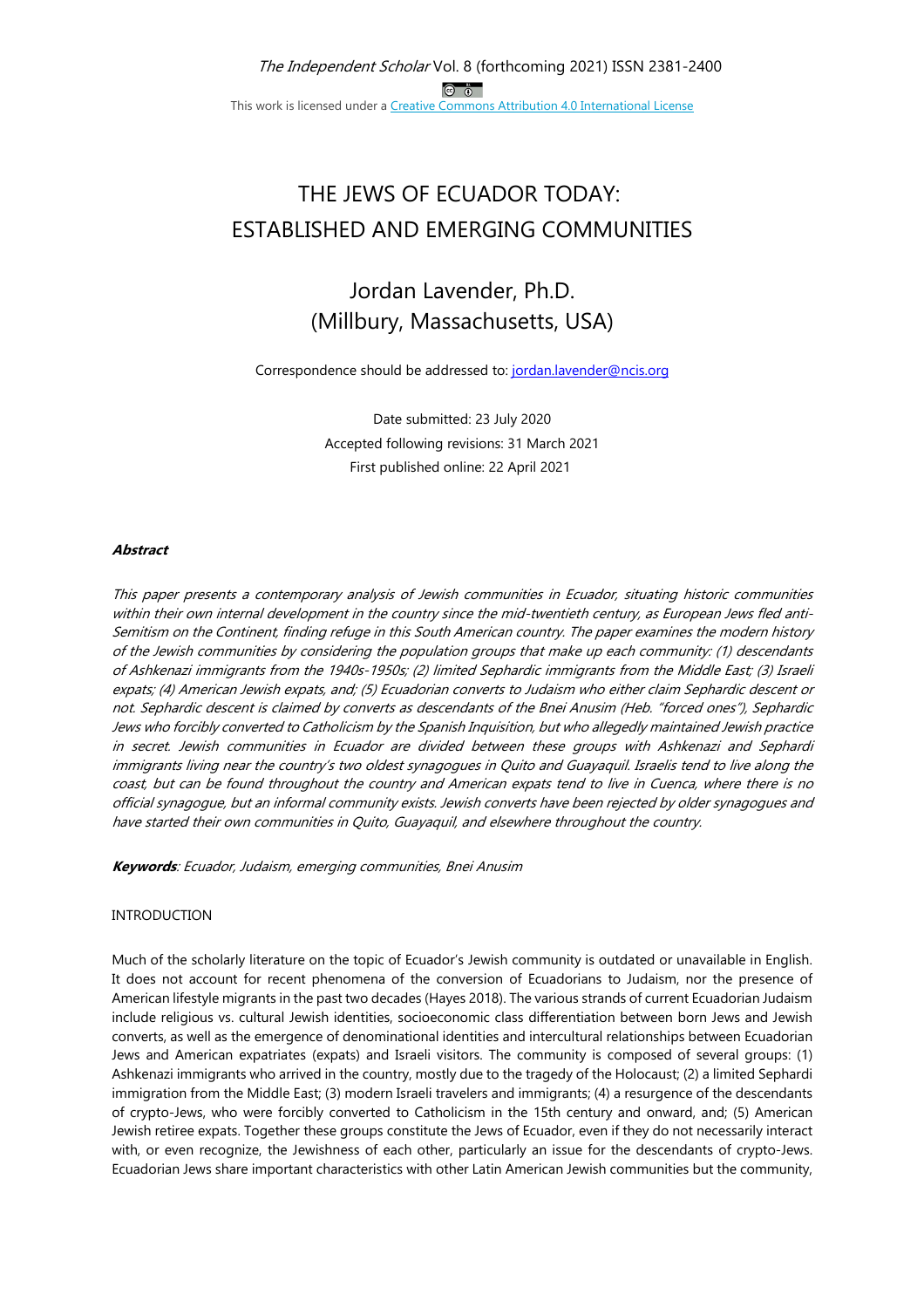#### The Independent Scholar Vol. 8 (forthcoming 2021) ISSN 2381-2400  $\circledcirc$   $\circledcirc$ This work is licensed under a Creative Commons Attribution 4.0 International License

but is also distinct in its own way. For instance, in contrast to other communities that were founded in the latter part of the 19th century, it is a relatively new community founded in the late 1930s (Darvish-Lecker and Don 1990). Ecuador's Jewish community is tiny in comparison to the overall population, constituting only 0.0001% of the population., Nevertheless, it is a community of individuals which has had a significant impact on Ecuadorian society, not only in academics, but in industry and science.

#### **The History and Geography of Jewish Populations in Ecuador**

The modern, majority Ashkenazi communities in Ecuador began as a result of refugees fleeing the horrors of the Nazi regime in Germany and other European countries (Darvish-Lecker and Don 1990). As Jewish refugees fled Europe, the majority went to Palestine or the United States, while a small number arrived in Ecuador. At that time, and even today, Ecuador was a largely unknown country to the world's Jewish population though there had been some discussion of relocating Jews to Ecuador and other Latin American countries. Other countries, such as Argentina, Paraguay, Bolivia, Peru, Honduras, Mexico, Uruguay, and Brazil were also open to European migration, particularly hoping that European migration would improve their agricultural production.. Ecuador was no exception and vigorously promoted the idea of agricultural settlement by Jewish refugees and other European immigrants, even though this project failed in the end. Arriving in the port of Salinas, Jewish refugees spread to the Andes regions, particularly Quito. They also migrated to Ambato, Cuenca, and Riobamba, but no formal communities were established there. Jews in Ecuador, and all Latin American countries, often had a difficult process of adjustment as Latin American nationalists often opposed immigrants and anti-Semitic views were commonly held among the population (Elkin 2014).

The Jewish Community of Ecuador (JCE) was founded in 1938 under the name "Asociación de Beneficencia Israelita de Quito" by Julio Rosenstock, an Austrian Jewish engineer who arrived in Ecuador in 1914 to participate in the construction of a railway there. He briefly returned to Austria as consul of Ecuador but in 1934, but with the rise of the Nazism, returned to Ecuador and founded the association with other refugees arriving from Germany, Austria, Italy, Poland and Czechoslovakia. The transition from life in Germany to life in Ecuador was drastic for these early refugees and likely led to their decision to resettle in other parts of the globe after some time in Ecuador.

The Jews who arrived in Ecuador were academics, learned persons, well-respected in Germany. For them it was a great shock, how can it be that Germany, who loved me, I was a professor in the University, and today they are sending me to a gas chamber? It was a psychological shock more than anything else: How? What happened? What did we do? What was our error? Besides leaving Germany, those that arrived in Ecuador had to work in agriculture because Ecuador opened its doors for those who wanted to work in agriculture. So, someone who was an engineer, lawyer, arrived and had to take care of cows. They were never very religious, either in Germany or Ecuador.

The particular history of the Ecuadorian Ashkenazim has produced a unique identity, according to Rabbi Max Godet, a former rabbi in Quito and now Chief Rabbi in Uruguay, as he explains:

The Ecuadorian Jew is secular, he is very patriotic and he has a very strong Jewish identity, that is not lost. But his identity is not based on Zionism or religion, it is based on history. Here the CJE is very connected to history. Every child can be asked about his grandparents, great-grandparents and they will tell you the details. The fact that I am Jewish, the fact that my grandparents lived through the Holocaust, this is my Jewish identity… Something very particular about this community, a Jewish identity not based on Zionism or religion.

This unique cultural Ashkenazi identity is strong in Ecuador and manifests itself in interesting ways, most notably in how the community responds to issues of assimilation. Rafael Kaufmann, a member of the community, explains how they deal with intermarriages and particularly the children of those marriages:

Our intention is to try to maintain everyone united, maintaining the religion. In those cases where the children are not Jewish according to halacha (Jewish law), because the mother is not Jewish, either by birth or conversion, our mission is that, at least, those children will be ambassadors of our religion and when they hear people speaking about Judaism they will respond and speak well of us.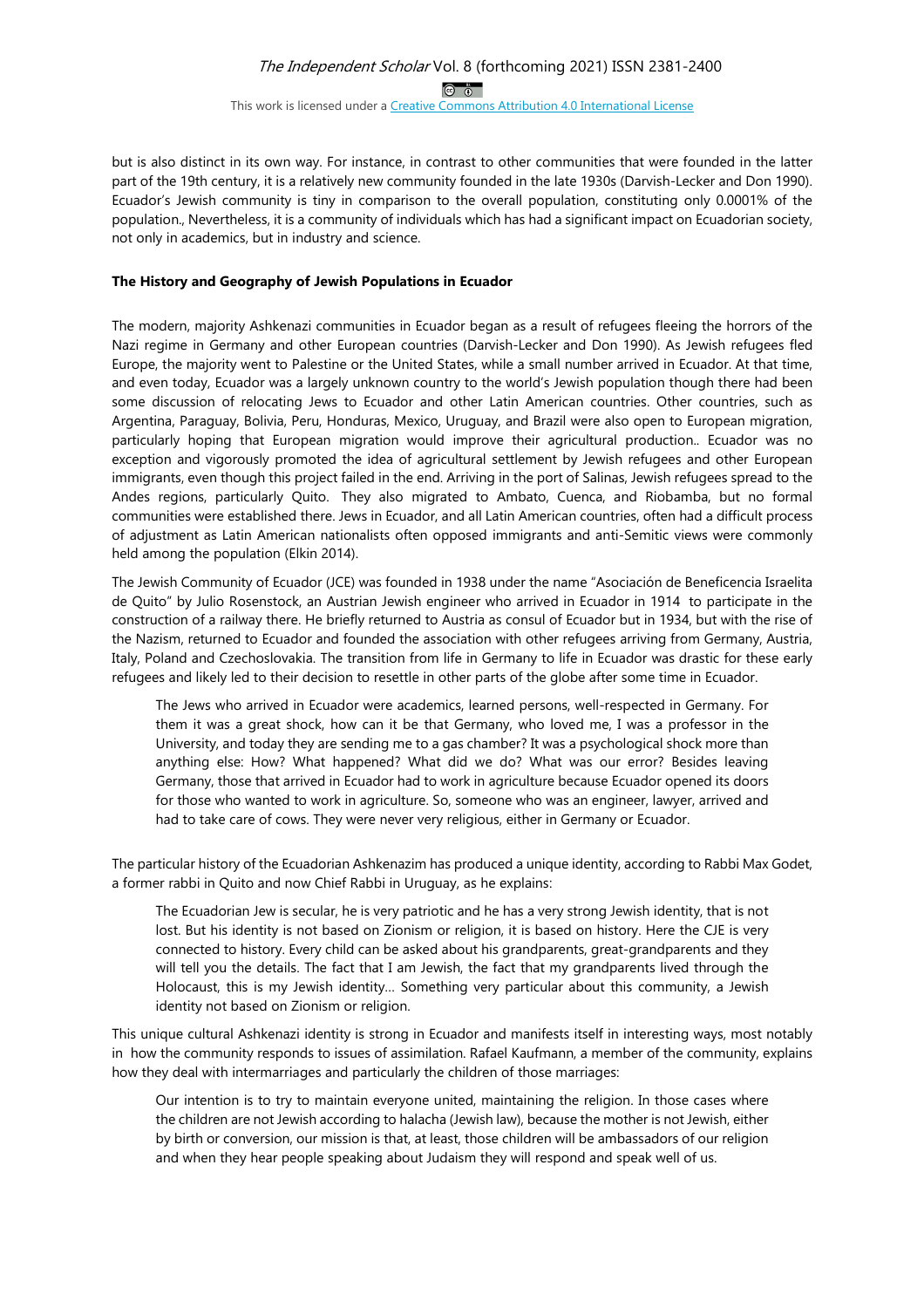# The Independent Scholar Vol. 8 (forthcoming 2021) ISSN 2381-2400  $\circledcirc$

This work is licensed under a Creative Commons Attribution 4.0 International License

A unique aspect of the Ecuadorian Ashkenazi Jewish Community is that it straddles the line between Orthodoxy and assimilation and has adopted a posture of openness in its community, even in cases where Jewish identity was lost according to Orthodox standards.

Sephardic immigration to Latin America followed a different path. Because the regions of the Middle East, particularly the Ottoman Empire, had been considerably more open to Jews than Europe, emigration usually occurred for economic reasons. A majority of emigrants went to Palestine (later Israel) while many wealthier Sephardim, more likely to be French-speaking, immigrated to France. Others however, including lower class Sephardim who spoke Ladino, left states such as Algeria, Tunisia, Morocco, Libya, Lebanon, Syria and Iraq seeking Spanish-speaking countries for a better chance of integration as well as the looser immigration rules in Latin American countries. The nature of various Latin American countries complicated their integration, however, so that Jews in Mexico, Ecuador and Peru maintained a distinct culture due to a less tolerant host culture, whereas Jews in Argentina, Uruguay, Cuba and Brazil integrated more easily socially. Not many Sephardim immigrated to Ecuador though, and similar to those elsewhere, it has gradually lost its immigrants to other countries as they continued to seek better economic opportunities (Toktas and Kılınc 2018). However, immigration in recent years, particularly from Israel, has increased the number of Sephardic Jews in Ecuador.

The population of the Jewish community in Ecuador peaked in the 1950s with around 4,000 individuals. Losses in population were initially sustained by further European immigration (Darvish-Lecker and Don 1990). Since the community's height in 1950, the population has continuously declined, as members have moved to the United States and Israel, leaving a small nucleus of Jews in Ecuador's capital, Quito, and the city of Guayaquil, the largest cities in Ecuador. These two cities host the majority of synagogues and other community institutions in the country. The World Jewish Population survey estimates the population of Jews in Ecuador in 2018 with a core group of 600 and a maximum expanded group of around 1,200 (Dashefsky et al. 2018), with the vast majority of Jews living in Quito. Figure 1 shows a map of Ecuador to situate the communities of Quito, Guayaquil and Cuenca for the reader.



**Figure 1.** Map of Ecuador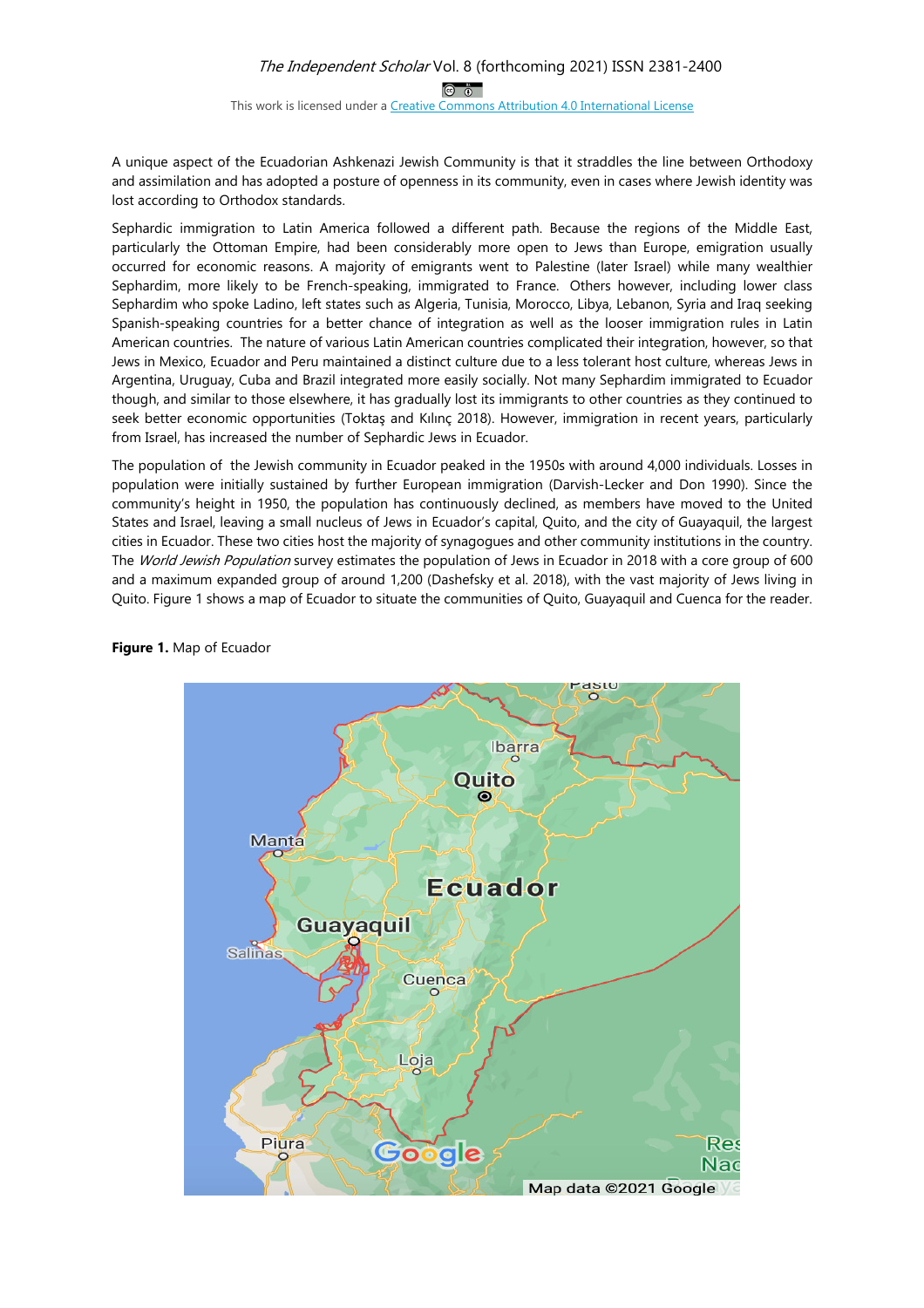# The Independent Scholar Vol. 8 (forthcoming 2021) ISSN 2381-2400  $\circledcirc$

This work is licensed under a Creative Commons Attribution 4.0 International License

The Ecuadorian state, serving as a host to a variety of religious groups and sects, guarantees freedom of religion and prohibits discrimination based on religious grounds. Religious groups must be registered to obtain legal status in the country. Public schools may not instruct in religion but private schools may be established to teach religious doctrine. Several religious groups have expressed concerns about the registration process, regulations vis-a-vis private educational institutions, and customs regulations affecting the importation of kosher and halal food products (International Religious Freedom Report for 2018). However, the current president, Lenin Moreno, celebrated the 80th year of the Jewish community in October 2017 and established interfaith working groups. However, religious groups note that societal tolerance does not match the existing legal framework for pluralism.

The story above presents a historical sketch of the established Orthodox communities in Quito and Guayaquil, the only communities counted in official surveys. However, the story of Ecuador's emerging communities adds further depth to the picture of Jewish life in the country. In Guayaquil, in addition to the Orthodox synagogue, there have been Masorti and Reform synagogues all of which are new to the city in the past decade or so. While the international Reform and Conservative movements do not have any officially affiliated communities in Ecuador, some of the emerging groups claim these identities for themselves. In this sense, Ecuador has all of the ingredients of modern Jewish life: cultural Judaism in Quito, and denominationalism in Guayaquil with Reform, Masorti, and varying shades of Orthodoxy, including Chabad whose focus is on outreach to non-observant Jews (Telushkin 1991). Unlike in America, where the non-Orthodox denominations are part of the "establishment" in Jewish life, in Ecuador, they are connected with emerging communities. This is illustrated by the work of a Reform rabbi in performing conversions of Ecuadorians to Judaism. Conversion to Judaism is most prevalent among the Bnei Anusim, which in Hebrew refers to "children of the forced [ones]", referring to the forcible conversion of Jews to Catholicism in medieval Spain, who often maintained a clandestine practice of Judaism referred to by scholars as crypto-Judaism (Kunin 2009). These crypto-Jews spread throughout Spanish territories and their descendants have become aware of their heritage and have sought conversion.

Conversion to Judaism in Latin America is subject to a number of unique complications as a result of an "eternal" ban against conversion imposed on the Syrian Orthodox community in 1927. This decree seems to have resulted from a number of insincere conversions resulting from interfaith relationships between Jewish men and non-Jewish women and was intended to limit the number of cases of intermarriage in the community. The decree reads, " … .It is forbidden to accept converts in Argentina forever… If they desire they can go to Jerusalem, perhaps they will accept him. (Diber Shaul – Yoreh Deah Siman 3)". This decree was only applied to Argentina but, due to later decisions by the State of Israel to not accept Orthodox conversions performed in Latin American countries and the practicality of assembling Orthodox batei din (religious courts), it is common practice not to perform conversions in Ecuador. However, the Orthodox rabbis of the country help arrange for conversions to take place in the United States and conduct education for conversion candidates in their communities.

The dynamic of established communities versus emerging challengers defines the culture of Ecuadorian Jewry, as alternative communities are being established to parallel the established communities in Guayaquil and Quito. Added to this story is the amorphous and, often times, transnational community of American expats in Cuenca, Ecuador's third largest city, with a growing (but difficult to establish) number of Jews who have an unofficial "Jewish Community of Cuenca" group that meets for religious and secular celebrations around Jewish holidays and other social events. If we take into consideration the emerging story, we can see much more room for hope in the continuing longevity of Ecuadorian Jews.

Most emerging communities in Ecuador lay some claim to Jewish ancestry as Bnei Anusim, the descendants of Jews forcibly converted to Christianity in the Spanish Inquisition. Let us now explore the story of these Jews and their connection to Ecuador and its modern Jewish communities.

#### THE HISTORY OF *BNEI ANUSIM* AND CRYPTO-JEWISH POPULATIONS IN ECUADOR

Spain was an important religious and cultural center for medieval Jewry as it housed religious scholars and poets rivalling Babylonia, the traditional center of Jewish learning at the time, where the Talmud, one of the core texts of rabbinic Judaism was compiled and diffused throughout the world. The academies of medieval Spain eventually outpaced the Babylonians and became the major center of Jewish learning in the world until the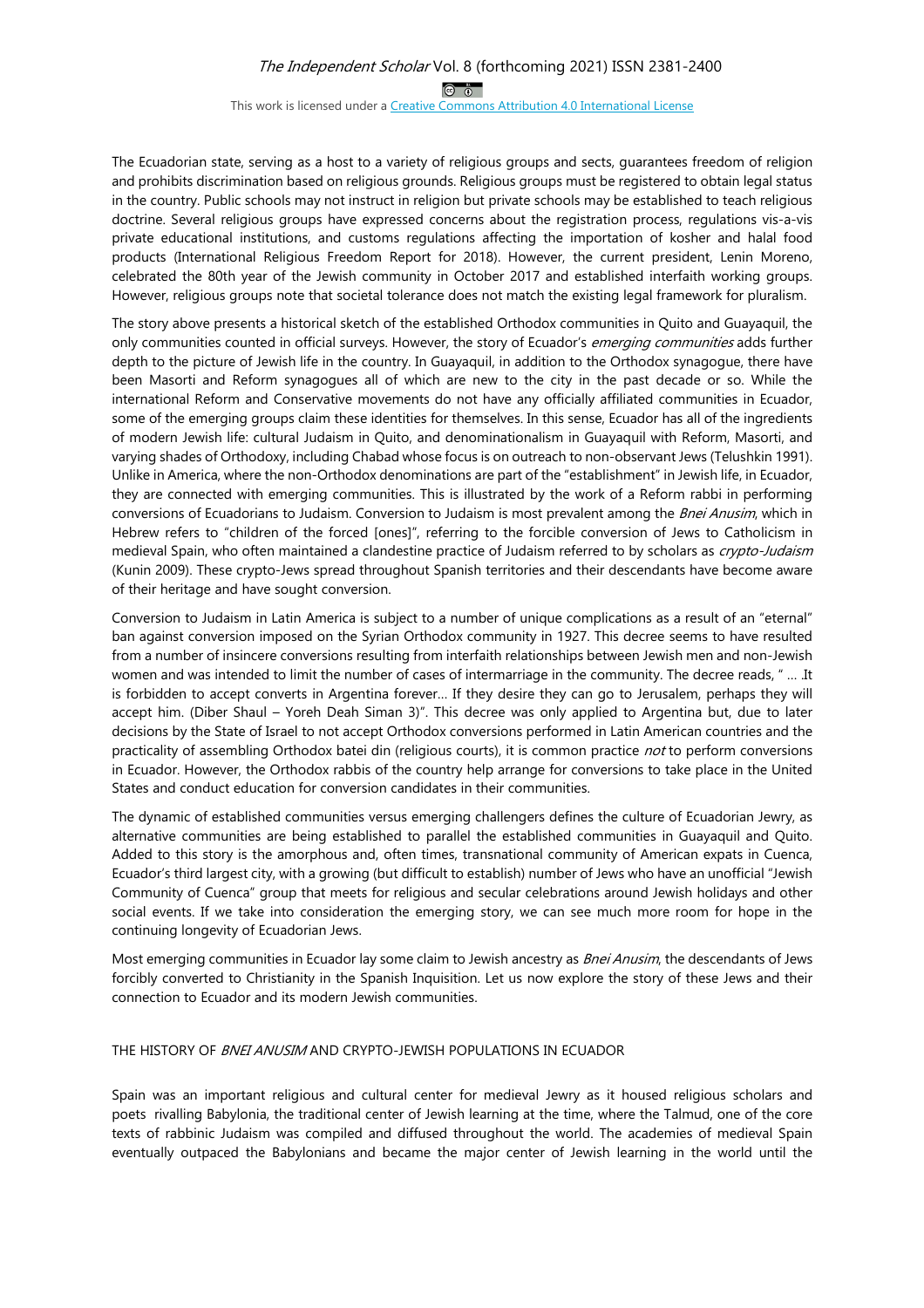Reconquest of the Peninsula by the Christian Spaniards, producing many of Judaism's greatest thinkers, including Moses Maimonides, among countless others.

Tradition has asserted that the Jewish presence in Iberia (Spain and Portugal) was ancient. These assertions were essential to the Jews' defense against the courts of the Inquisition and therefore might be exaggerated, though archeological evidence confirms a Jewish presence as early as the 1st or 2nd century CE. Additionally documents were found in Babylonia that commented on the prosperity of Spanish Jewry in 953 CE and which allegedly had been so since the destruction of the first Temple in Jerusalem in 587 BCE. The Jewish community in Hispania, as the Romans called Iberia, was fairly large with established communities in many of the cities of the Roman province. However, the situation of the Jews would change as Hispania was invaded by the Visigoths, Vandals, and other Germanic tribes in 416 CE. At first, there was not any drastic change, as the Visigoths espoused Arian Christianity, a heterodox system of belief, and did not initially pay much attention to the Jews in their kingdom. However, the Visigoth conversion to Catholicism in or around 589 CE under King Reccared I resulted in a markedly different approach to the Jews in Hispania. This is where we begin to see the idea of forced conversions, in addition to increasingly stricter regulations vis-a-vis Jewish worship and practice. The legacy of the Visigoths and their approach to the Jews after converting to Catholicism will become an essential ingredient in understanding the renaissance of Jewish life in Ecuador in the past few years, because it established a pattern of forced conversions to Catholicism and secret practice of Judaism among families which has been passed down through generations and has allowed modern descendants to rediscover Jewish ancestry and heritage.

In 711, the Iberian Peninsula was conquered by Moors from North Africa, which fundamentally altered the culture of Iberia, particularly for the Jews. While things were certainly not perfect for Jews under Muslim rule, the circumstances of the Muslims' attitudes towards the Jews allowed for Jewish life to develop in a way which was not possible under Christian rule. The tide began to change in Spain as Christian Spaniards began to reconquer the Iberian Peninsula from Muslim rule, starting in the 12th century and onwards. Christian kingdoms were subsequently re-established and regained power from formerly Muslim rulers.

Spanish Jewry split into two separate histories with the reconquest of the Peninsula by Christian rulers, who were zealous Catholics eager to rid Spain of non-Christian influence. The infamous Expulsion Act of 1492, promulgated on 31 March, 1492 presented Spanish Jews with the option to convert or leave the country within 90 days. Many Jews chose to convert to Catholicism. While many were sincere conversions, others were insincere, either by individuals who wanted the possibility of socioeconomic advancement in a Christian society, or those who were religiously Jewish but converted to save their lives. While the coercive nature of the conversionary impulse among medieval Spanish Christians did produce some fervent missionaries among Jewish converts, it also produced new Christians who only had a surface-level attachment to Christianity and maintained a private observance of Judaism at home. This became known as crypto-Judaism (Kunin 2009). Jewish converts to Christianity were subject to investigation by Inquisition authorities for practicing Judaism.

Many other Jews chose to leave, and the mass exodus on 31 March, 1492 created what we now know as Sephardic Judaism, taking the name Sefaradí, from Sefarad, the Hebrew name for Spain. These Jews spread throughout the world and created a large diaspora of communities, spanning from Portugal (which only lasted a few years, due to the influence of the Inquisition), to Palestine, Morocco, Egypt, Syria, Italy, Yemen, the Netherlands, England, and the United States. The US's oldest synagogue, Shearith Israel, in New York City, was founded by Western Sephardim, also known as Spanish and Portuguese Jews who had arrived from Western Europe. Spanish and Portuguese Jews also established important communities in the American Colonies in Newport, Rhode Island, Charleston, South Carolina, and Montreal, as well as in European capitals, such as London and Amsterdam.

Crypto-Jews or *conversos* ("converts") often settled in the New World. Throughout the colonial period in various South American cities, conversos settled and practiced trades of different types, even though they did not receive a warm welcome in all cases. There were *conversos* who settled in the Spanish colonies which maintained Crypto-Jewish practices for some time though they eventually assimilated into mainstream Spanish society and became as Catholic as other Spanish colonists. Other conversos arrived in Jewish communities in Italy or the Netherlands and returned to Judaism. In modern times, individuals have become aware of their ancestry as Crypto-Jews through an analysis of family customs that many have linked to crypto-Judaism (Kunin 2009).

Many researchers have set out to discover where conversos settled in the world, particularly in the New World, to ascertain if there is any Jewish influence in a particular region. Ricardo Ordóñez has produced a work exploring Sephardic Jewish influence in Loja, Ecuador, in his book titled, La herencia sefardita en la provincia de Loja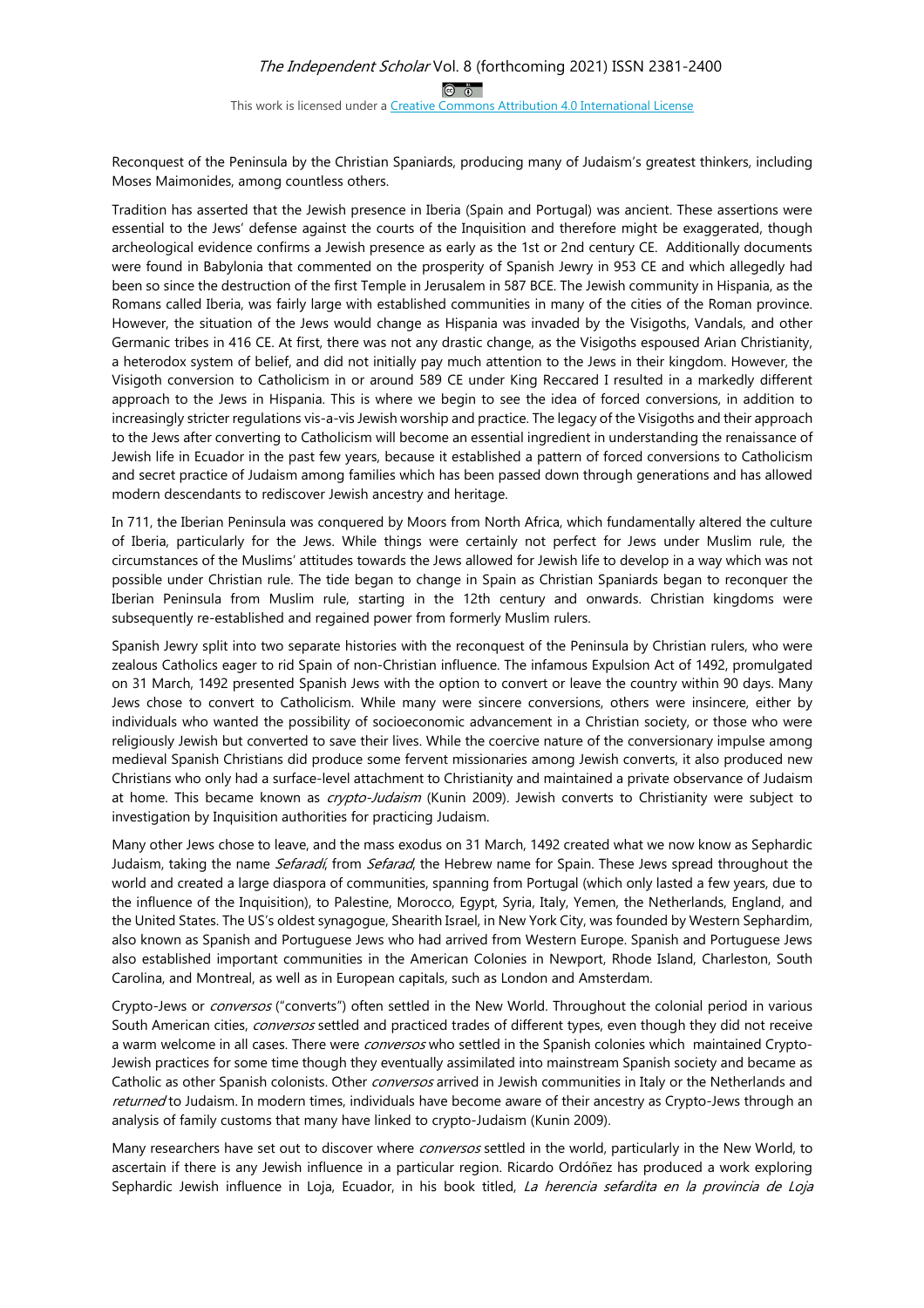$\circledcirc$   $\circledcirc$ 

This work is licensed under a Creative Commons Attribution 4.0 International License

(Sephardic Heritage in the Loja Province). Ordóñez explores the tradition that associates Loja as a place of refuge for Peninsular Jews since times past, with traditions of clandestine synagogues and the Sephardic origin of its earliest Spanish settlers. He shows the Sephardic connection and history tied to the city of Loja, in the southern part of Ecuador, and also presents a linguistic case that ties the unique lexical traits of Lojano Spanish with the type of Judeo-Spanish that might have been spoken by the earlier Sephardic settlers in Loja. He also describes traditional practices by Lojanos (people from Loja) that are allegedly derived from crypto-Judaic practices of the *conversos*. For example, the custom of cleaning the house every Friday to celebrate a "feast" with only a pair of candles to the "invisible God" and without the typical religious Catholic altar with Saints and images of Christ . There were reports of some people having the custom of having a *mezuzah* on the door of their house without explicating the rationale or reason for having such a religious item in their possession. This attempt to link distinct cultural practices to Sephardic ancestry has been confirmed, with considerable debate, by genetic research (Velez et al. 2011). At some point, the Ecuadorian *converso* community disintegrated and ceased to exist in any meaningful sense. However, other studies of *converso* communities in New Mexico reveal certain traits similar to Ordóñez's claims about Loja. Kunin (2009) notes four Crypto-Jewish or *converso* identities: (1) strong *converso* identity; (2) weak *converso* identity; (3) Christian identity with *converso* elements; (4) Christian identity without *converso* elements (p. 115). Crypto-Jewish identity is tied to self-identification, genealogy, practice and belief. The practices are varied but similar to what Ordóñez documents in Loja. In Ecuador, the renaissance of *converso* identity is new and seems to be of the strong variety. Particularly of interest is the keeping of records, of which Ordóñez references and presents in his book that present lists of names and surnames of Spanish and Portuguese conversos from the colonial period together with the traditions mentioned above. What this history provides is a *link* to a Jewish past, which many spiritual seekers in Ecuador and in all of Latin America hold onto as they adopt new religious practices. It is also important to note that Ecuadorian Jewry does not have a large Sephardic immigrant population, in the way that Syrian and other Middle Eastern Jewish communities became important in other Latin American countries (Elkin 2014; Sandberg 1917). The return of the descendants of Sephardim in Ecuador to Judaism is both unique as well as similar to their experiences in other countries.

We shall see how this story has played out in modern Ecuadorian Jewish life in the next section, as we examine currently existing communities and how they came into being. The story of the Bnei Anusim is crucial to the development of alternative communities in Ecuador. What is important is that this story has taken hold among the current practitioners of Judaism in Ecuador, particularly the new converts to Judaism who make up the bulk of congregants in emerging communities. The development of this identity has not been addressed by scholarly inquiry (to the author's knowledge) but seems to have developed over the past twenty years with the establishment of new congregations, many of whom have a clearly Anusim identity.

After having briefly outlined the origin of the Ashkenazi established communities and the origins of the emerging communities in Ecuador, I now wish to offer a survey of the existing Jewish communities in Ecuador. These profiles are based on interviews with community members, investigating websites and social media profiles of communities, and relying on secondary sources to understand the history and current situation of each community. We will explore these communities by dividing them into different categories, which I have called "established" and "emerging" communities, as well as "cultural organizations", even though these names might not necessarily be the best names to describe these communities. The intent is to describe the origin as well as the status and impact of each community on the larger Jewish community of each self-identified portion.

#### EXISTING JEWISH COMMUNITIES IN ECUADOR

The nomenclature of "established" vs. "emerging" communities are used to classify Ecuadorian Jewish communities. This terminology was used by informants interviewed for this study. "Established" synagogues or communities refer to those of the European immigration in the early 20th century and are regarded as the official Jewish communities of the country. "Emerging" synagogues are those that descend from other groups, most notably those claiming Sephardic heritage as *Bnei Anusim* and other Ecuadorianas pursuing conversion to Judaism outside of the established communities. I also include a category of "Cultural Organizations" to describe (mostly) non-religious Jews, particularly the Cuenca expat community, which is an informal organization that hosts both religious and non-religious events and consists of recent immigration of American expats, who have retired in Cuenca.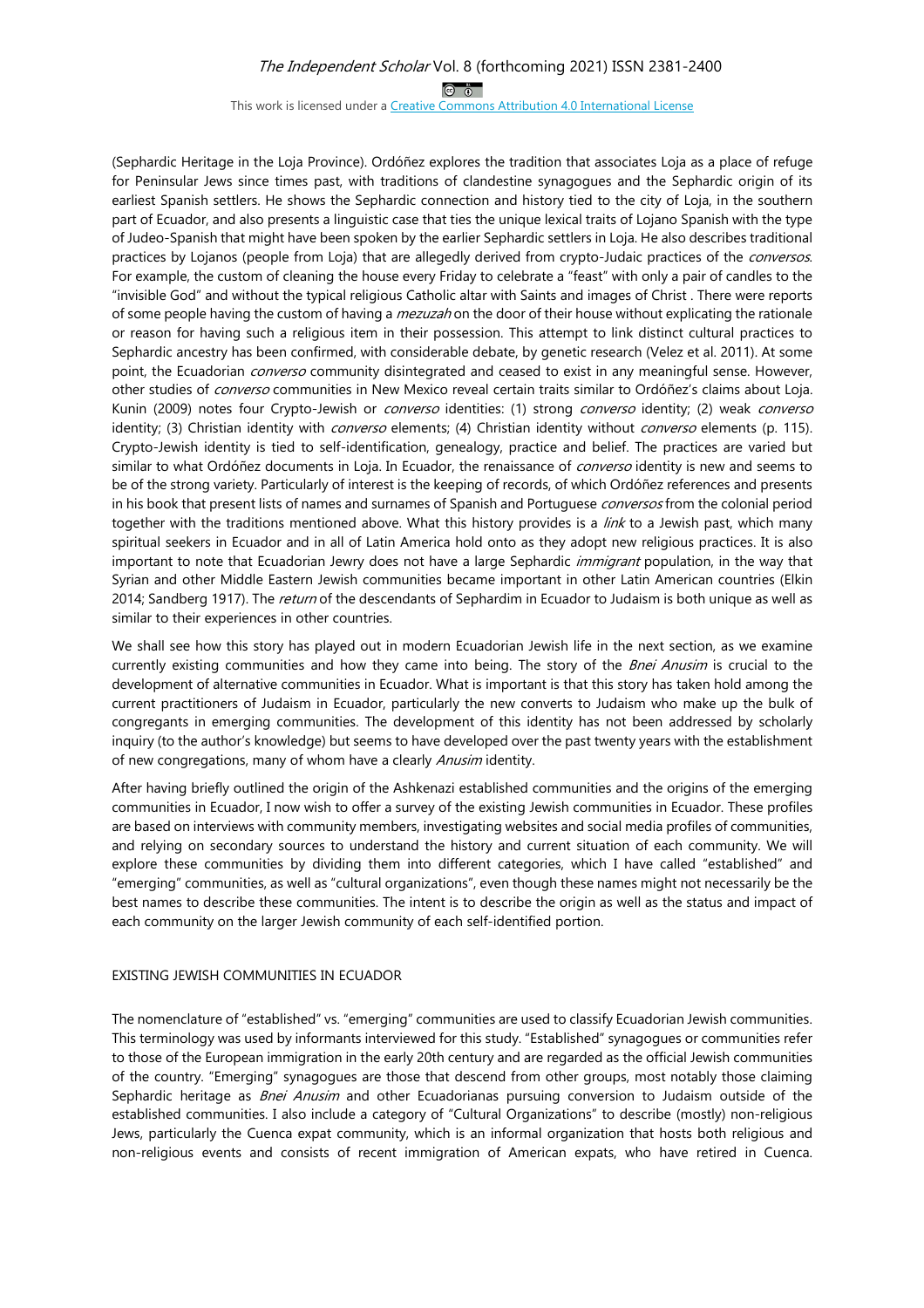Information about each group was assembled through interviews with communal leaders. Table 1 shows the number of communities in Ecuador broken down by the aforementioned categories.

The majority of Jewish life in Ecuador is Orthodox or Orthodox-leaning for a variety of reasons and it seems that the non-Orthodox streams of Jewish life have not had continued success in organizing themselves. The one Reform community is currently inactive but plans to reopen.

**Table 1.** Organized religious communities in Ecuador

| Denominational identity              | Number of associated communities |
|--------------------------------------|----------------------------------|
| Established Orthodox communities     |                                  |
| <b>Chabad Houses</b>                 |                                  |
| Reform communities                   |                                  |
| Conservative communities             |                                  |
| <b>Emerging Orthodox communities</b> |                                  |
| Total                                | 10                               |

#### **Established Synagogues**

Jewish Community of Ecuador (JCE)

The Comunidad Judía de Ecuador (CJE) in Quito is a fully functioning community with a synagogue that has daily prayers, adult education programs, Shabbat services, and lodging for Shabbat visitors. It was historically known for its organizational network, described by Beno Weiser, a prominent Ecuadorian Jew as, "the most attractive and best organized [community] in South America" (1947, p. 536**).** In fact, the entire Jewish community in Ecuador is largely synonymous with Quito as historical immigrants to Ecuador arrived in Guayaquil on the Pacific coast but tended to migrate to Quito (Darvish-Lecker and Don 1990), often leaving behind rural settlements necessary to obtain visas but who lacked economic and educational opportunities for their children (Simos and Kohls 1975).

CJE has been served by several rabbis throughout its existence. Its first permanent rabbi, Leon Albin, was raised in the community, after his parents immigrated to Ecuador in the 1930s. He served the community intermittently between 1972-1995, after having studied in Israel for his *semikhah*. He continues to live in Quito and operates an independent shechita operation, providing kosher chicken to several families in Quito. After Leon's retirement, there were no permanent rabbis until Rabbi Alejandro Mlynski arrived in 2003. He was affiliated with the Conservative Movement in Latin America and served in Quito until 2013. He was succeeded by Rabbi Max Godet, a Brazilian Jew from 2015-2018, who later became the Chief Rabbi of Uruguay. The current rabbi, Nir Koren, has served the community since Max Godet's departure.

CJE also has a kosher kitchen serving kosher food daily as well as preparing frozen meals for travel and delivery to observant travelers or guests. Max Godet, rabbi of CJE from 2015 until 2018, informed me of the situation concerning kosher food in Ecuador at that time. His comments centered on the situation in Quito, where there are supermarkets that sell kosher products, including kosher meat and poultry, as well as Ashkenazi staples, such as gefilte fish and other such imported products. There are many certified kosher national products to be found in a majority of supermarkets in Ecuador including local cheeses, various brands of bread, yogurt, fruit juices, milk, cream cheese and other staples. Rabbi Nir Koren informed me that the options available for kosher consumers has increased since Rabbi Godet's departure. The community had been more Conservative in its religious orientation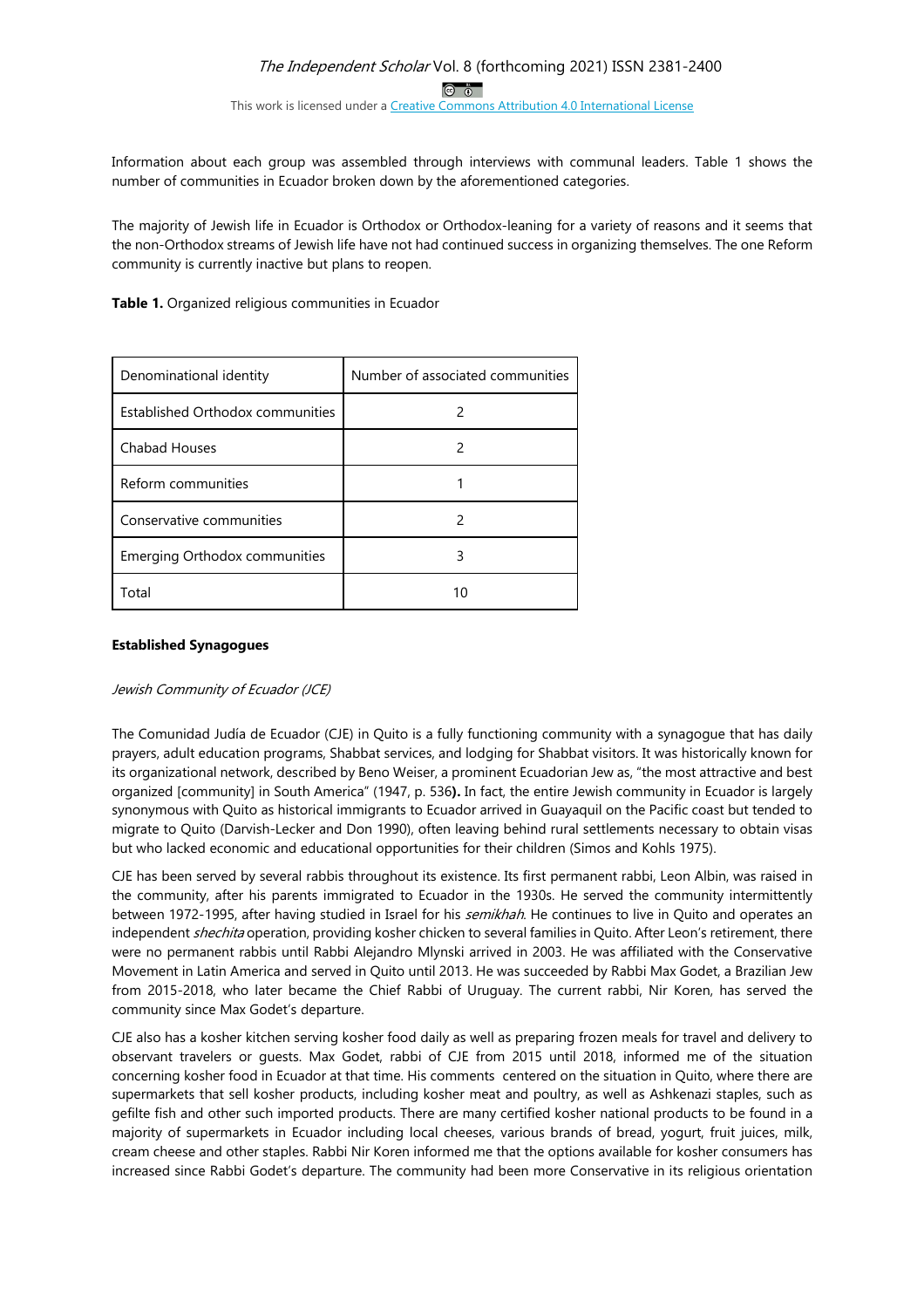but Rabbis Godet and Koren have introduced many initiatives to increase Orthodox observance in the community. Rabbi Nir Koren had previously served communities in Mexico and Colombia. He embarked on a journey to increase Orthodox observance in Quito with initiatives such as teaching Jewish law and having daily prayer services in the homes of members and starting a youth movement.Simos and Kohls (1975) describe the religious life of the Quito community:

Religious practices of the majority of Quito Jews was roughly similar to what it had been in Germanspeaking countries of origin. Religious leadership went by default to the Eastern European Orthodox minority, with the majority complaining but failing to provide leadership. Most of the people did not attend religious services at all or were, at best, "three-day Jews," i.e., attending services on the High Holidays only. Most families celebrated Passover and Chanukah. Six families still kept the dietary laws. Despite lax religious observance, all parents were united in opposing intermarriage, and the feeling of Jewish identity was strong (p. 210).

The Quito community is often described as having a strong cultural Jewish identity, as mentioned in the introductory section of this paper. The opposition to intermarriage is due to social factors, rather than strictly religious opposition, although the patriarchal orientation of Ecuadorian society can facilitate intermarriage because children typically identify with the religion of their father in the broader society. Often, an intermarriage involves downward class mobility, affecting a family's economic standing, due to the racialized socioeconomic hierarchy in Ecuador and broader Latin American culture, associating whiteness with higher socioeconomic status (Hayes 2018; Simos and Kohls 1975).

The CJE has a school called *Unidad Educativa Albert Einstein*, which is located in Quito. It is fully bilingual in English and Spanish, with a third language requirement of Hebrew or French. The linguistic preference of the community historically was strongly European and German and Yiddish were maintained for some time after the arrival of the first immigrants (Simos and Kohls 1975). The school is a secular institution which has both non-Jewish and Jewish students. It is founded upon Jewish cultural values and the intent, which results from the unique identity of the CJE, is to use Jewish culture to enrich a secular education. The school was founded by members of the CJE in 1973 to provide a place of academic excellence which would also teach Jewish culture, the Hebrew language, and the history of Israel from a secular point of view.The school chose to name itself after Albert Einstein because is viewed him as an example of the type of cultural synthesis sought out by the Quito community, by maintaining Jewish identity in difficult circumstances, while representing global citizenship and a concern for the wellbeing of the planet.

The social status of the Jews of Quito is between middle-class and affluent. Simos and Kohls' (1975) study of this community revealed that a majority was successful from an economic standpoint and able to afford medical care in the United States or elsewhere, as well as to send children to private school in Quito or abroad. Members of the community were able to afford higher-priced imported goods and household attendants. Their study also revealed some of the social habits of the community, which were strongly attached to the religious and cultural institutions mentioned above. However, some members had begun to move in non-Jewish social groups, due to business contacts or intermarriage of their children or grandchildren. The Jewish community (at the time of their study) was not well-integrated into Ecuadorian upper class life, since it did not accept Jews as social equals. Children of Jewish Ecuadorians were expected to eventually leave Ecuador, for to a variety of reasons. Other social issues faced by the community relate to the relations between the German and the Eastern European Jews in Quito, whose religious behavior and culture differs markedly. There has been conflict between "intermarried" families of Germans to Eastern Europeans, particularly among older generations. The potential conflict around these issues is no longer an issue in the community. However, the socioeconomic status of the community is still much the same and the problems with intermarriage and emigration are of continued concern for the community.

#### The Sephardic Synagogue of Quito

Besides the Jewish Community of Ecuador in Quito, there is another synagogue, The Sephardic Cultural Center, or as it is colloquially known, The Sephardic Synagogue of Quito, which formed in the 2010s in the Kennedy neighborhood of Quito. It is a space for Sephardic Judaism in Quito. It generally follows the Yerushalmi nusach, popular among Sephardic Jews in Israel and the United States but follows some Moroccan and Spanish-Portuguese customs. It is led by Yosef Franco, who is the rabbi of the community and received semikhah from Yeshiva Pirchei-Shoshanim. The legal name, "Sephardic Cultural Center" was chosen because the community is much more than a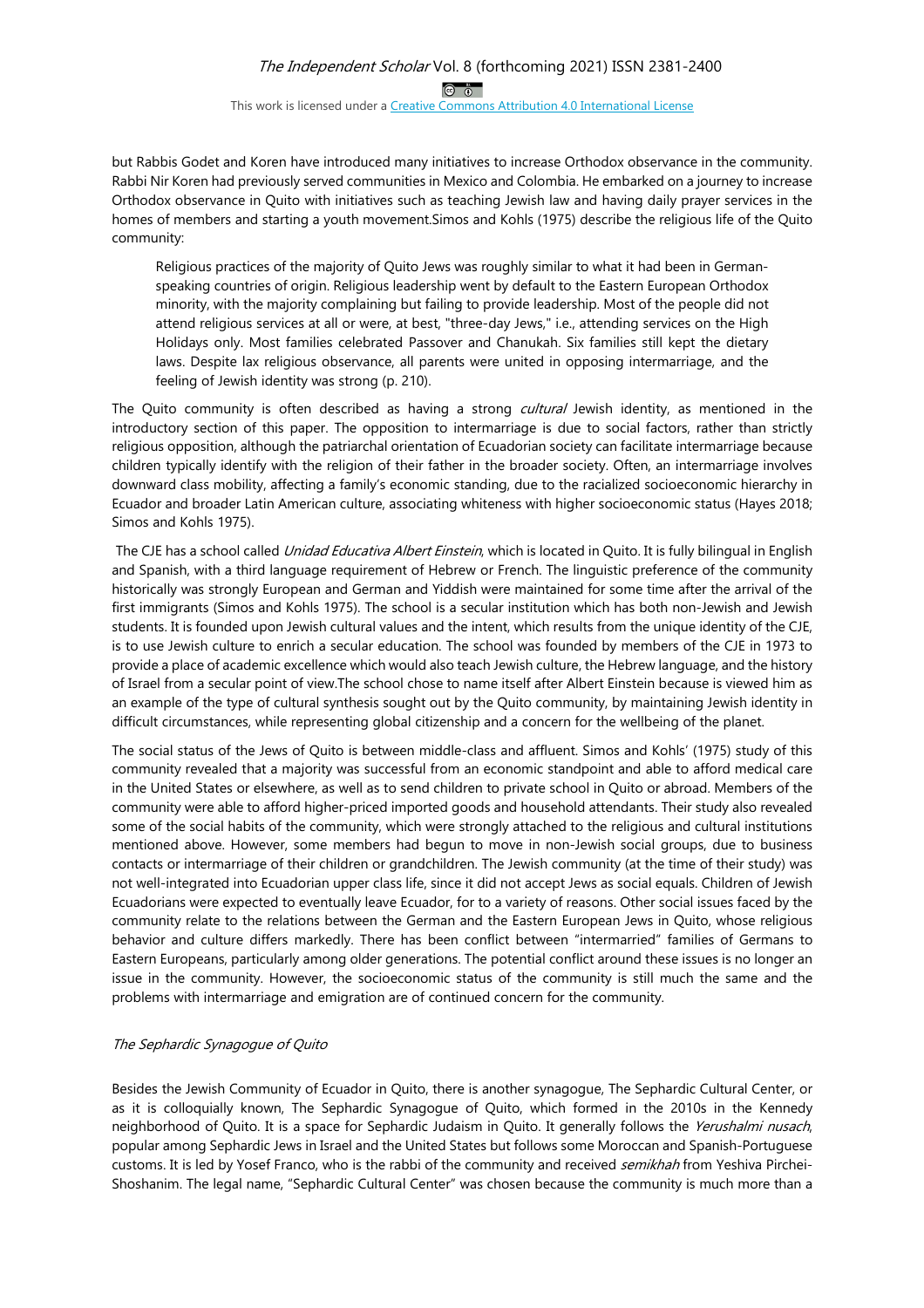$\circledcirc$   $\circledcirc$ 

This work is licensed under a Creative Commons Attribution 4.0 International License

synagogue; it is also a bookstore and Judaica shop. They have access to a kosher mikvah and are supplied with kosher meat from the Quito community. They have worked with outside organizations, such as Kulanu, receiving their volunteers in the past. Before the community was officially established, Rabbi Franco worked with a few students and there were no formal services, only informal gatherings. Gradually the community had added prayer services daily before the COVID-19 pandemic. Unlike all other communities, the synagogue did not disclose information on its membership but reports around 40 people, who join their Zoom classes. They also work with both potential conversion candidates, who complete a year-long course-of-study and must live within walking distance of the synagogue and begin with a course on the Seven Noahide Laws. Some candidates pursue full conversion, while others remain connected to the community as Noahides, non-Jews who observe the ethical teachings of Judaism. They hold two weekly classes on Tuesdays and Wednesdays with invited rabbis from Mexico, Panama, Argentina and other countries, who teach on various topics. On Sundays, they also hold a class on halakhah. In January, they are holding Hebrew classes for beginners to learn reading and writing skills in Hebrew.

#### Chabad of Quito

A Chabad House was established in Quito by Rabbi Tomer Rotem in 2004 but has become less active. As is characteristic of Chabad, Rabbi Rotem and his wife, Rivka Rotem, are active in reaching out to Ecuador's Jewish community, together with other rabbis, particularly Uriel Tawil of Guayaquil. As with other Chabad communities around the globe, Rabbi Rotem has been active in promoting religious observance in Ecuador, for example by distributing shmurah matzah and organizing seders during Passover, as well as other outreach efforts to Ecuadorian Jews. The impact of Chabad is felt by American expats in Cuenca (and elsewhere) who rely on Chabad rabbis for important ritual items and for the delivery of matzah on Passover.

#### Comunidad Judía de Guayaquil / Jewish Community of Guayaquil

Rabbi Uriel Tawil led Chabad of Guayaquil from 2011-2017; he is also involved in creating kashrut certification in Ecuador. It is now led by Mandy Fried, another Chabad rabbi who arrived in 2018, Guayaquil having had no permanent rabbi before Uriel Tawil. This community was founded in 1940, before Jews began to move to the Sierra region in Quito, and was traditional in style with a membership of around 80 people. It maintains a website under the name "Comunidad Judía de Guayaquil" (Jewish Community of Guayaquil), containing information about the history of the community, its upcoming events, and other important information for members and travelers alike. The community maintains Orthodox services, with separate seating for men and women, as well as maintaining other aspects of the community according to Jewish law. However, the personal practice of the members varies between different levels of observance. The community hosted rabbinical students, who came to lead the holidays of Rosh Hashanah and Yom Kippur in the fall, Hanukkah in the winter, and Passover in the spring and other events, from 1990 until Rabbi Uriel Tawil arrived in 2011. Rabbi Tawil increased the number of services and programs and advocated for a more Orthodox observance in the community. Intermarriage is presennt in the community, as well, with many members being defined as patrilineally Jewish. The rabbis of the community arrange to study with these individuals to prepare them for conversion, although the conversion ceremony itself occurs in the United States. Alfredo Czarninski Sidermann (1916-2003) acquired a visa to travel to Ecuador around 1936 after travelling to Costa Rica with a friend. He founded the supermarket chain, Mi Comisariato under a different name in 1958. His family has been central to the Jewish Community of Guayaquil and was involved in its founding. His son, Johnny Czarninski, is the current president of the community.

In 2015, an Israeli resident of Guayaquil opened a kosher restaurant, called Kosher Pita Grill**,** which serves mostly Israeli food, including falafel, shawarma, kebabs, schnitzel, and other dishes. The opening of the restaurant contributed to the expansion of the kosher infrastructure for the observant community in Ecuador along with more access to kosher food in supermarkets, and solidified Chabad's presence as a source of kosher food, which has expanded under the leadership of Rabbi Tawil, who noted an increase of kosher meat and other products being sold in the past five years. This expanding access to kosher food was also highlighted by the opening of a kosher certifying agency in Guayaquil, which has connections to US certifying agencies such as the Orthodox Union. The agency certifies a number of national products, with a particular emphasis on exported products. In addition to the kosher restaurant, the Guayaquil community also opened a mikvah with separate facilities for men and women,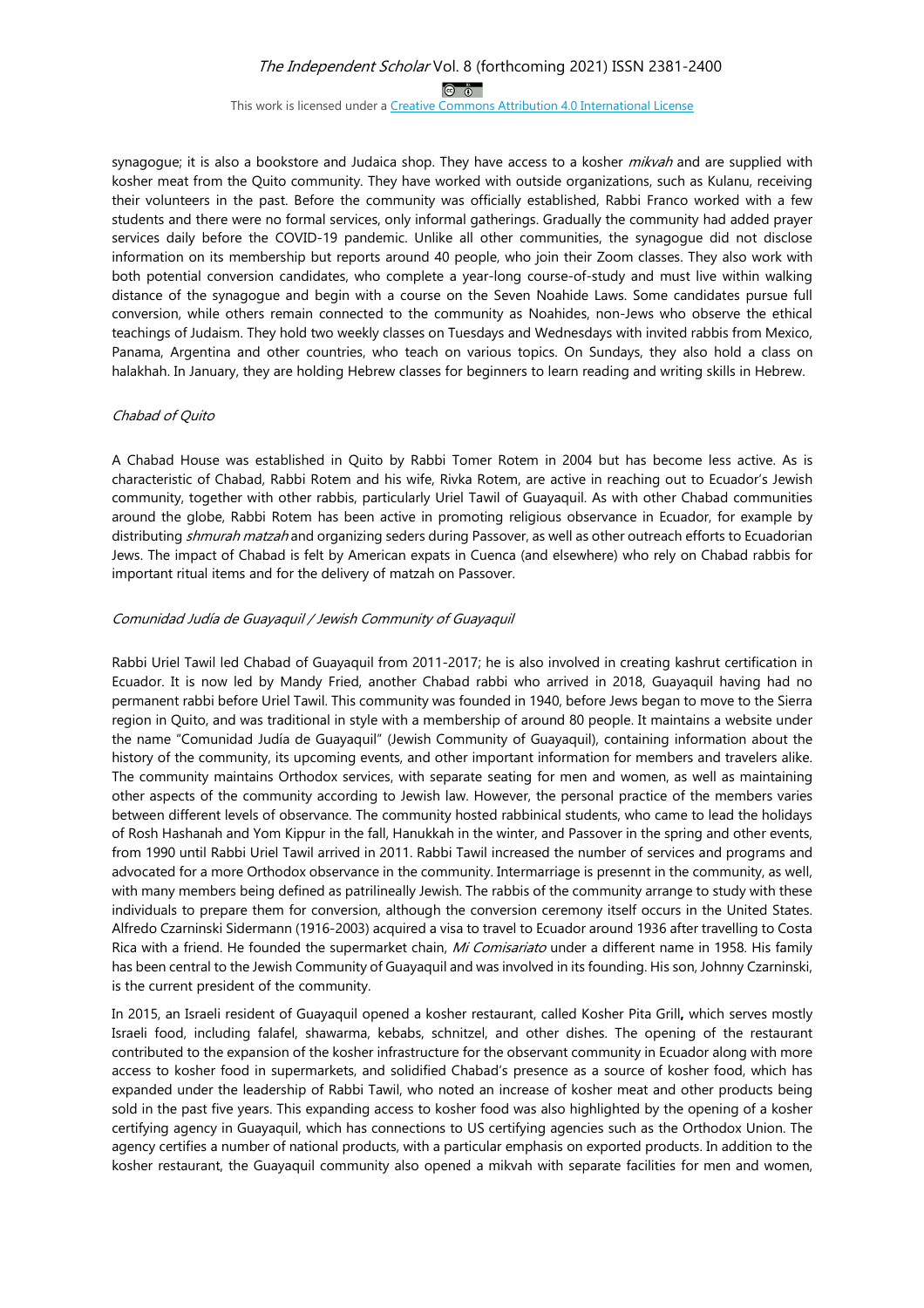This work is licensed under a Creative Commons Attribution 4.0 International License

built under the supervision of Rabbi Uri Taweil and Rabbi Yirmiyahu Katz, who is involved in the construction of mikvahs worldwide.

The community has an ambivalent relationship with developing emerging communities. The Guayaquil community has had negative experiences with these individuals and does communicate with them. The emerging communities express a negative attitude as well, feeling that they are excluded from the community. There is a conflict of ideologies among the emerging groups in Guayaquil, leading to disagreements between the JCG and other communities. Although, the disparity between the JCG and others in Guayaquil can also be attributed to differences in ideology with regard to practicing Judaism. Another potential source of disagreement is that many in the emerging communities have a desire to make aliyah and not to build a presence in Ecuador, which might not be appreciated by Ecuador's synagogues.

#### Chabad of Montañita

Chabad of Montañita was established by a group of Israeli *mochileros* who decided to stay in Ecuador. At its height, there were around 30-40, mostly Israelis, who were affiliated. However, since the COVID-19 pandemic, this community has disbanded. There was discussion of services and other signs of congregational life in Montañita in an expat discussion forum. The community also seems to have expanded beyond its original Israeli nucleus to include some American Ashkenazi expats.

#### **Emerging Communities**

#### Congregación Judía Reformista Beit Jadash (Chadash in English Transliteration)

The story of Beit Chadash (New House) is intrinsically tied to the story of the Bnei Anusim explored above. Dr. Carl Hauer-Simmonds, a descendant of Ecuador's established Orthodox community in Guayaquil began to work with Ecuadorian Bnei Anusim because he saw that the traditional community was closed off to converts without an Orthodox conversion, a change that occurred after the community hired Uriel Tawil, an Orthodox rabbi. Deciding it was necessary to establish a new congregation that would be open to *Bnei Anusim*, and which reflected the vision of the community towards the Bnei Anusim, he contacted Rabbi Terry Bookman, who had expressed support for Bnei Anusim and had offered his personal support in bringing back Anusim to Judaism. Rabbi Bookman, the former rabbi at Temple Beth Am in Miami, suggested the name Beit Chadash and the community was born on July 1, 2010.

The congregation was founded on July 1st, 2010, and, at first, it was unaffiliated with any worldwide Jewish movements. However, it identified as progressive in its outlook by accepting women as active members of the congregation, accepting patrilineal Jews, among other characteristically progressive policies. At first, there were few who joined Beit Chadash, yet, with the passing of the years it has grown tremendously to include 140 members. The congregation began without a building but now has a permanent home, represented physically in its dedicated space for services and other community activities, and institutionally, since it has joined the World Union for Progressive Judaism. Beit Chadash facilitated the conversion of its 140 members. It was also instrumental in helping convert around 800 other *Bnei Anusim* to Judaism, who were formerly members of Christians congregations. Many of these individuals also became involved in other emerging communities after receiving conversion from Rabbi Terry Bookman. It also seems that many of these congregations have ceased to operate in the past few years.

The 2020 COVID-19 pandemic has hit all emerging communities hard. Beit Chadash has been affected especially as it has been forced to cease operations since the onset of the pandemic, which has made it difficult to meet for services and other events. Additionally, Dr. Carl Hauer-Simmonds unfortunately passed away in 2020.

#### Beit Toldot

Beit Toldot (House of Generations) is a community which has operated since 2015, after its founder, Mr. Yosef Toledo, discovered his own Jewish roots via the Spanish Inquisition and Crypto-Judaism. He travelled to Colombia to learn from a rabbi associated with the organization, Shavei Israel, an Israeli organization that seeks to bring back Bnei Anusim and typically encourages aliyah, immigration to Israel. A small community gathered around Toledo who organized their conversion in Barranquilla, Colombia in 2018. He began to work with Chaya Castillo, Shavei Israel's representative in Latin America, to build this community.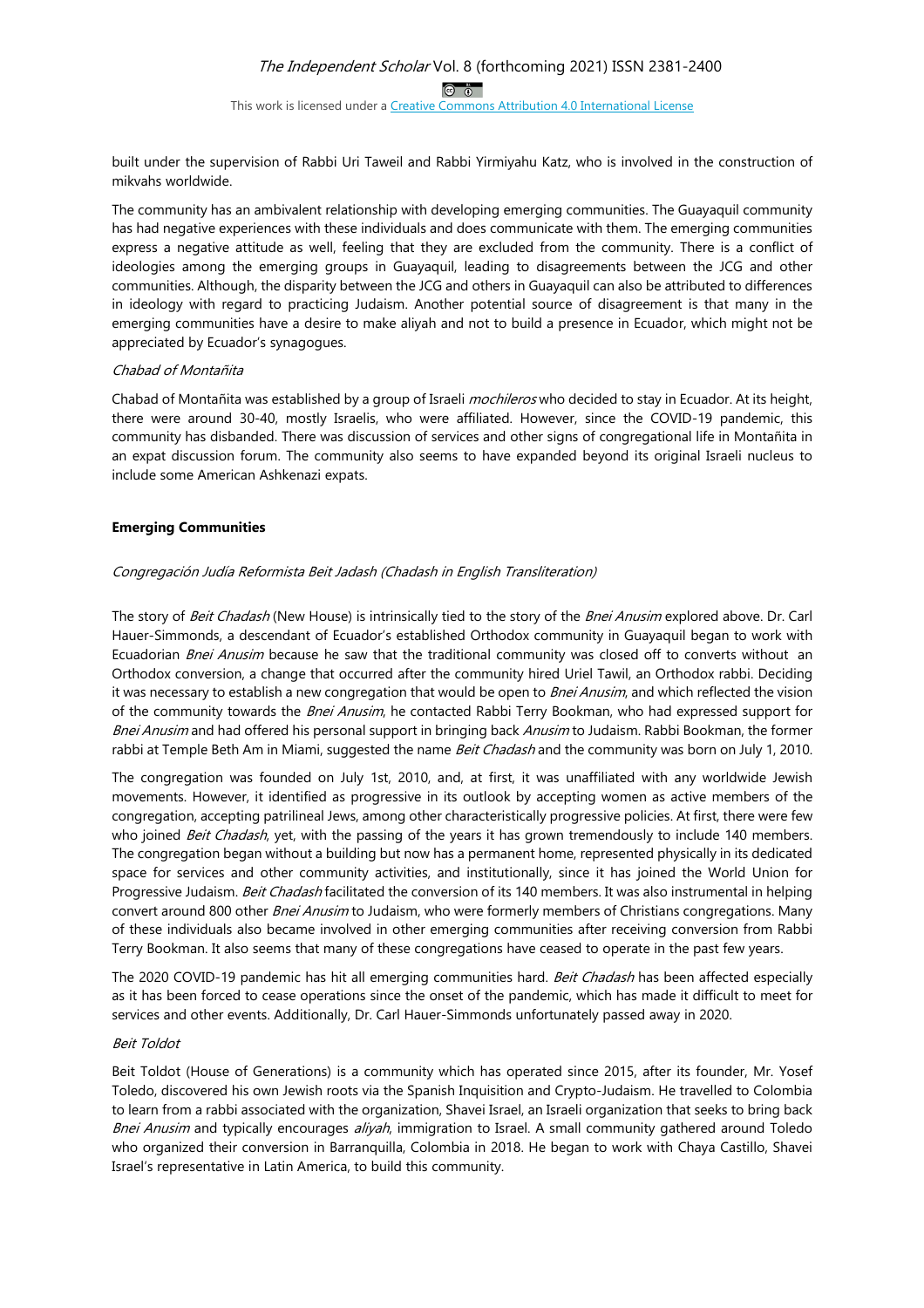$\circledcirc$ 

This work is licensed under a Creative Commons Attribution 4.0 International License

Beit Toldot consists of around 10 families or around 50 people and is supervised by Rabbi Shimon Yehoshua, Shavei's emissary in Colombia. Mr. Toledo prioritizes finding conversions that are acceptable to the State of Israel both to facilitate *aliyah* and to ensure that Judaism in Ecuador conforms to Orthodox standards. The community continues to grow and he works with small groups to form communities in other parts of the country. Although the group is small, it is very active holding daily as well as Shabbat and holiday prayer services, as well as Torah study and celebrations.

#### Nachale Emuna

Nachale Emuna was a community that existed after a group of rabbis came to convert a group of Bnei Anusim to Judaism several years ago. This group was advised by Rabbi Joseph Kolakowski and Rabbi Moshe Otero but has since ceased operation. Many former members have joined other communities, such as El Elohai Israel or the Chabad of Guayaquil. The community was affiliated with Los Caminos de Israel, an outreach effort that seeks to bring back Bnei Anusim to Judaism and offers online classes on YouTube.

#### El Elohei Israel - Comunidad Judía Anusim (The God of Israel - Jewish Bnei Anusim Community)

This community was formed in 2005 and obtained legal status in 2007. It was founded by a group of Bnei Anusim with the specific goal of being a Sephardic congregation. Its leader is Mr. Nery Montiel who had a powerful experience of divine calling to return to his roots in Judaism after learning that his family had roots in Spain and other parts of the Middle East. This is another example of an emerging congregation which is very active and engaged with practicing Jewish law and devotion. Around 80 people regularly attend Shabbat services. Mr. Montiel and their website reveal that they offer many weekly activities, including full day Shabbat and holiday services, as well as several weekday prayer services on Sundays, Mondays, and Thursdays for Shacharit, or the morning prayers. There are also opportunities for learning throughout the week, with weekly *parashah* classes on Wednesdays, Fridays, and on Shabbat. Additionally they offer courses in learning Hebrew, Sephardic Jewish living, Jewish cooking, courses to understand taharat hamishpacha and classes for children. In a similar way to Beit Toldot, El Elohei Israel is working with other small groups throughout the country who want to convert to Judaism and establish their own communities.

#### Congregación Ovadia Yosef

Mr. Israel Villacis started this community in 2011. They began in the Reform Movement and were converted by Rabbi Terry Bookman, becoming Orthodox in 2015. They began working with the Diaspora Yeshiva Toras Yisrael in Jerusalem. Mr. Villacis studied there and received semikhah; he is the current rabbi of the community. The community was large at first and subsequently lost members upon transitioning to Orthodoxy. It now has around 80 members, according to Mr. Villacis. Unlike other groups, this community does not claim Sephardic heritage as Bnei Anusim but is made up of spiritual seekers who came to love Judaism and its unique practices. They describe themselves as Sephardic Haredi and follow the Sephardic ritual in synagogue services.

#### Jewish Association of Guayaquil

This community was the result of two projects. The first project was called the Shtibel of Guayaquil, which was a small group of people learning with an Ecuadorian, a lawyer in Guayaquil, who identifies with Conservative Judaism. This first iteration of the project was more oriented towards Orthodox Judaism at first, but tried to create a Conservative community with the help of Rabbi Juan Mejía, a Colombian who converted to Judaism and was ordained as a rabbi in the United States. He helped the community learn about Judaism and advised them on how to affiliate. That project did not come to fruition, due to financial issues. This group fragmented but some stayed with him and continued learning. This group met an American Jew, who also had a small group interested in forming a community. These two groups formed the Jewish Association of Guayaquil. This group describes itself as a rightwing Conservative synagogue, meaning it is traditional in style but does not require all of the strictures of Orthodox Judaism. The community consists of around 25-30 members.

#### Other Emerging Communities

There are small groups that want to form new communities in Cuenca, Ambato and Loja. In Ambato, there is a community forming around an individual named Renán Muñoz, which is affiliated with Mr. Yosef Toledo's group, Beit Toldot, in Guayaquil and Shavei Israel in Colombia. However, I was not able to organize an interview with Mr. Muñoz. Mr Renán Muñoz has completed his conversion and is involved with teaching Judaism to other new groups.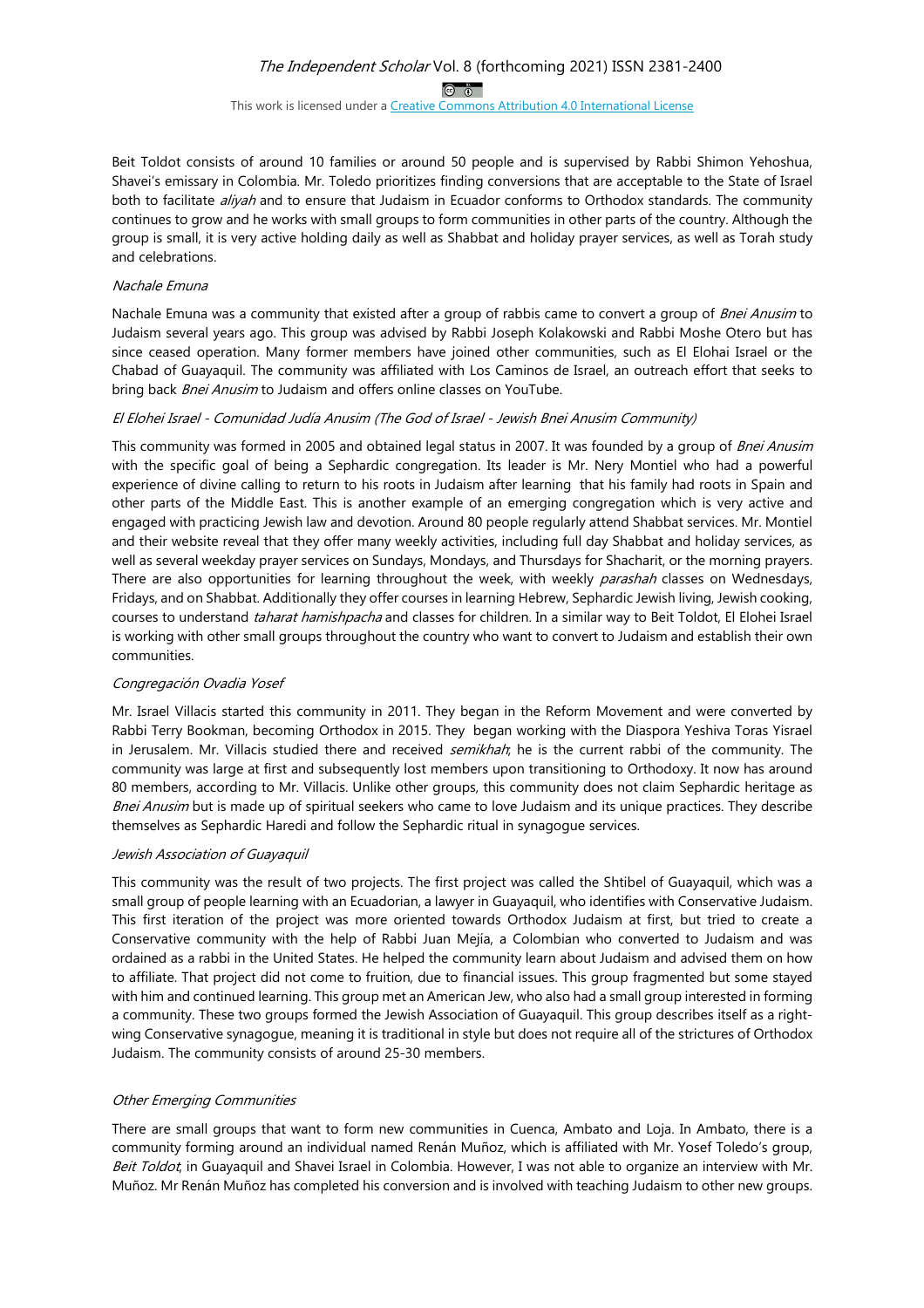# The Independent Scholar Vol. 8 (forthcoming 2021) ISSN 2381-2400  $\circledcirc$

This work is licensed under a Creative Commons Attribution 4.0 International License

There is another initiative of Beit Toldot of Guayaquil in the city of Cuenca, called Comunidad Chadash Chai Torah Emet (New Life Torah of Truth - CCTE), which is working closely with Mr. Yosef Toledo in Guayaquil, who has a dream of opening at least one Shavei Israel community in each province of the country. CCTE is working on establishing their community in Cuenca under the leadership of Eliezer Sánchez who works with Yosef Toledo and Shavei Israel to establish the community. Another former Messianic group, Raíces.Congregación (Roots.Congregation), under Mr. Gonzalo Calle, has also started to learn with Shavei Israel. Groups in Cuenca and Loja have been working with Mr. Nery Montiel to organize new emerging communities there under his supervision. There is reportedly a community in the Province of El Oro called Beit Aharon (The House of Aaron) but I was unable to establish contact with anyone from that group to know if it is still in operation.

#### **Cultural Organizations**

#### Jewish Community in Cuenca, Ecuador

As with most Ecuadorian Jewish organizations, this group is relatively new and is tied to other processes of migration, mostly relating to the economic situation in the United States. The financial position of people entering retirement in the United States in the past decade has been such that a small subsection of retirees has sought to live as expats around the globe, increasingly in Latin America. Ecuador is a frequent destination of retiree expats due to the desirable climate, affordable prices, and its use of the American dollar, which provides economic stability and the lack of any need to convert a lifetime's worth of savings into a potentially volatile foreign currency (Hayes 2014a; 2014b). Official estimates of the actual number of Americans living in Ecuador are unreliable but many estimates arrive at a number around 8,000 while acknowledging that the actual number could fluctuate in either direction (INEC 2010). Additionally, many residents are temporary residents who either spend part of the year in the United States, or in other countries, or who move to Ecuador for a number of years before relocating elsewhere.

The Jewish Community of Cuenca (JCoC) is a small subset of this overall American community in Cuenca. As such, it is composed of American retirees who have settled in Cuenca for some time. They bring an American cultural Judaism to their South American retirement living. This type of cultural affinity shapes the practice of the JCoC, which is an unofficial organization that organizes on Facebook, and does not think of itself as a synagogue or any other type of official Jewish organization. It meets informally at the homes of people who associated themselves with the group and hosts semi-religious celebrations of Jewish holidays, including a Rosh Hashanah potluck, Hanukkah party, and a Passover seder. It does not host prayer services, Torah study, or other markedly religious observances and it seems that the majority of Jews in Cuenca do not consider themselves to be observant. Chabad groups active in Ecuador perform outreach to members of this community.

#### Jews of Ecuador (Facebook group for descendants of Ashkenazi refugees in the 20th century)

This cultural organization, like the Cuenca group, lacks officiality. It is an informal group for organizing and connecting with fellow Jews of a similar background, in this case, with some connection to Ecuador, even if currently not living there. Dr. Carl Hauer-Simmonds, president of Beit Jadash, describes the Jews of Ecuador community as such, "They are European Jews… that came to Ecuador fleeing the Holocaust and their descendants (including me). They came as children or were born in Ecuador, but just about all of them moved to the USA in 1945 where they live now. There is only a handful of them that remained in Ecuador or came back here after retirement." The Jews of Ecuador maintains a website that includes a number of important historical documents, photographs, videos, and links to the documentary An Unknown Country by the documentary filmmaker, Eva Zelig, about the experience of Ashkenazi Jews in Ecuador. Although the first Jewish immigration to Ecuador allowed for the establishment of its two most prominent synagogues, newer waves of immigration from Israel, Europe, and other Latin American countries will certainly bring about more changes within the communities.

#### HOW MANY JEWS ARE IN ECUADOR?

The most reliable statistics on the number of Ecuadorian Jews, the World Jewish Population survey estimates the population to include a core group of 600 and a maximum expanded group of around 1,200 (Dashefsky et al. 2018). This includes individuals of Jewish descent who are not necessarily considered Jewish according to Jewish law, the vast majority living in Quito. From a sociological point of view, these estimates do not capture the full extent of individuals claiming Jewish identity in Ecuador and the data should be examined again to account for emerging communities and American Jewish expats. An updated population estimate is included below based on information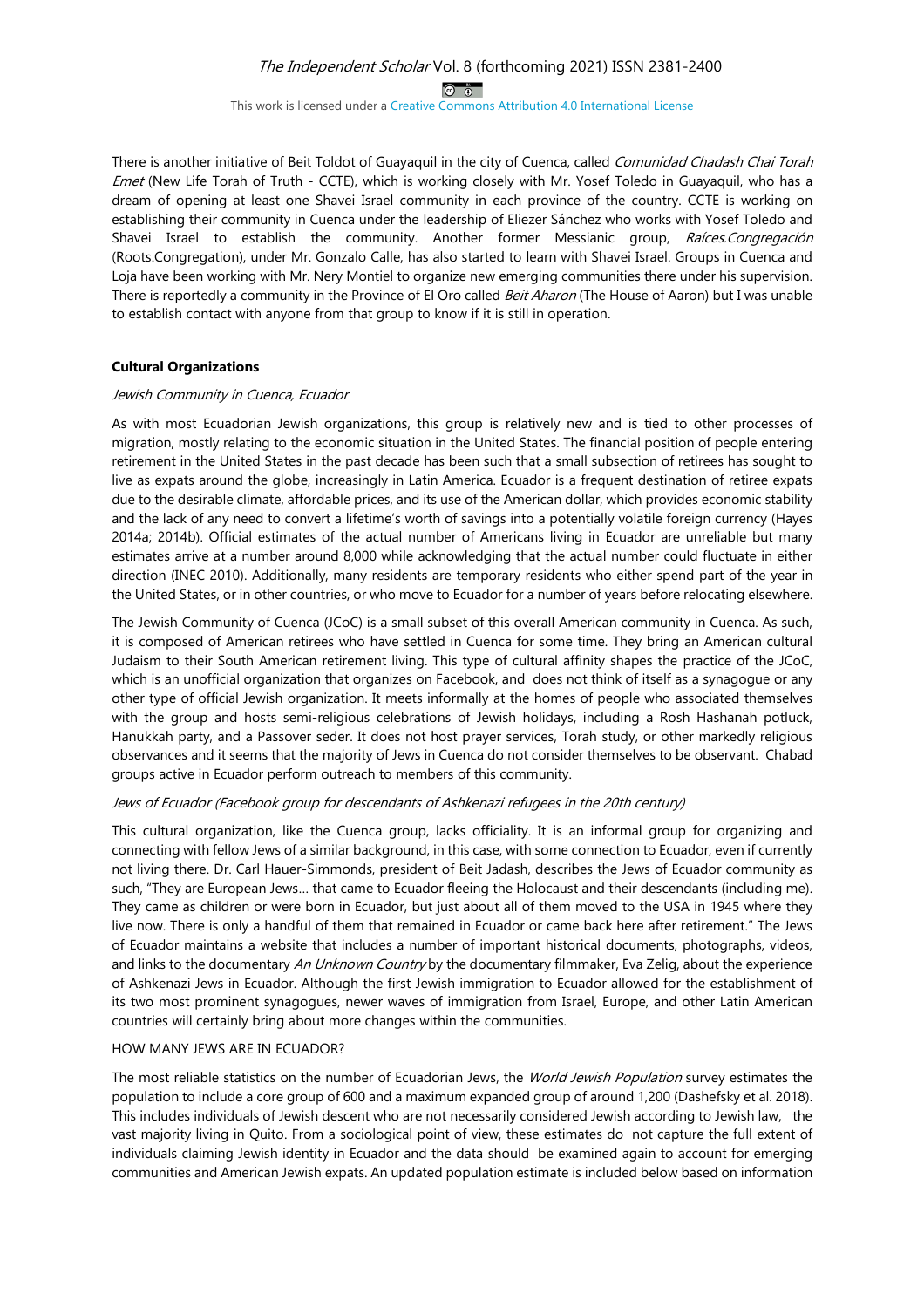## The Independent Scholar Vol. 8 (forthcoming 2021) ISSN 2381-2400  $\circledcirc$ This work is licensed under a Creative Commons Attribution 4.0 International License

gathered from contacts within the communities. We also do not know the number of culturally Jewish descendants of Ashkenazi refugees in the 20th century who do not affiliate with synagogues or other organizations in Guayaquil and Quito, nor how many of those remain in Ecuador.

The population estimate above takes into account both a low or conservative count and a more inclusive count by factoring in considerations around the reported sizes of each community. A very conservative estimate of all communities would give a number of around 955 Jews in the country, whereas a more generous estimate could see that number as high as 1,030. Several of the figures for the communities include fluctuating numbers, particularly in Cuenca and in the Reform community, where retirees are sometimes only part-time residents or leave for other places. With regard to Beit Chadash, a large number of people were converted by Rabbi Terry Bookman but there is no reliable data as to how many of those people continue to practice Judaism or claim any Jewish identity. The estimated population size does not take into account issues of Jewish law and recognition of conversions, which would alter the numbers of Jews accepted as such by all communities. It also does not include the small groups of new emerging communities developing in Cuenca, Ambato and other places in the country.

| Community                       | Number of Members or Associated Individuals |
|---------------------------------|---------------------------------------------|
| Jewish Community of Quito       | 600                                         |
| Chabad of Guayaquil             | $60 - 100$                                  |
| Chabad of Quito                 | 10                                          |
| Chabad of Montañita             | No longer functioning                       |
| <b>Beit Chadash</b>             | 140-160                                     |
| <b>Beit Toldot</b>              | 10                                          |
| Nachacle Emuna                  | Not operating                               |
| El Elohai Israel                | 80                                          |
| Jewish Association of Guayaquil | $25 - 30$                                   |
| Jewish Community of Cuenca      | $30 - 40$                                   |
| Jews of Ecuador Facebook Group  | 589                                         |
| Total                           | 955-1030                                    |

**Table 2.** Population Estimate of Ecuadorian Jews

#### CONCLUSIONS

This essay serves as a brief introduction to the Jews of Ecuador, a fascinating community that blends into a tapestry of complex, and often contradictory identities, resulting from multiple streams of origin. First, it consists of an immigrant community of mostly Ashkenazim, who were able to escape the horror of the Holocaust and were able to find assylum in Ecuador in a difficult time as well as a small community of Sephardic immigrants from the Middle East. While most of these refugees eventually left to settle in other parts, a small minority decided to stay and call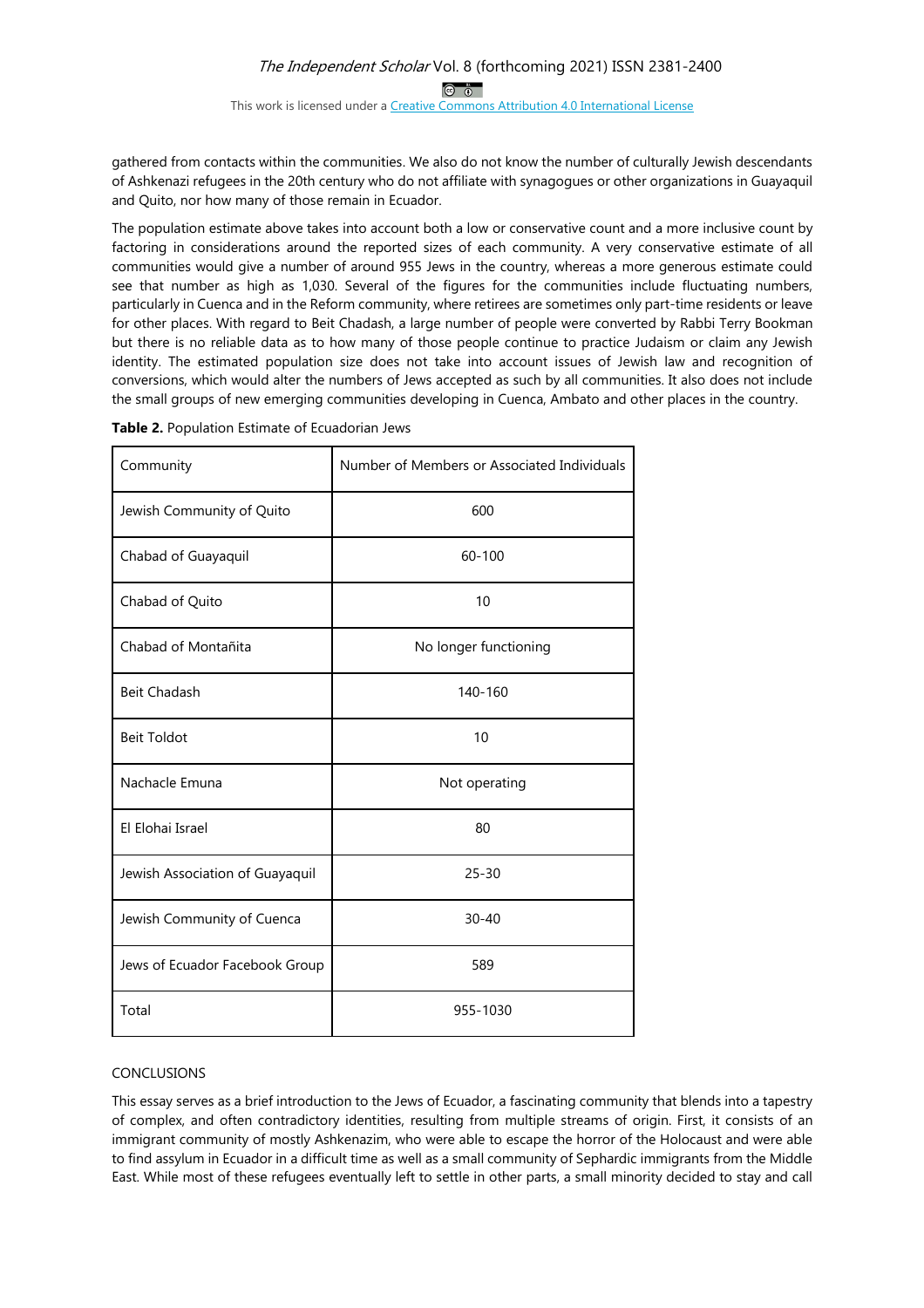$\circledcirc$ 

This work is licensed under a Creative Commons Attribution 4.0 International License

Ecuador home. This group has persisted to this day and created a unique form of cultural Judaism that is both secular but equally anchored in tradition in a way that differs from other forms of cultural Judaism. Secondly, there are transient communities of American Jewish expats, mostly retirees, who stay for extended periods of time (even years) and Israeli tourists and mochileros. This aspect of Ecuadorian Jewry, particularly American expats, exists in a parallel world that does not intersect much with established or emerging communities. This is mostly due to geographical distance between communities and language barriers, as most either do not speak Spanish or have a lower proficiency in the language. Finally, an emerging community is being born of individuals, some of whom believe that they are descended from Sephardic Crypto-Jews from the times of the Inquisition, and others who are spiritual seekers that find meaning in Judaism. Many hundreds of Ecuadorians believe that they are descendants of Sephardic Jews forcibly converted to Catholicism many hundreds of years ago. Due to a variety of factors, there is not much interaction between these individuals and the country's official Jewish community. These communities have sought to find rabbis to teach them about Judaism and facilitate their conversions, even if this complicates their status as Jews in the country. Some Orthodox conversions are accepted by Orthodox rabbis in the country, whereas others are not. This results from different ideologies in the communities leading them to either accept or reject a conversion. However, each group will need to maintain its course to continue the Jewish communities of Ecuador and hopefully lead to a place of rapprochement among the groups in the future.

The Jews of Ecuador constitute a modern iteration of Judaism in the developing world but mirroring the complex issues facing other Jewish communities in developed and developing countries. Its strong cultural attachment to community and tradition and a common bond in surviving the Holocaust characterize one sector of the community, while at the same time, a passionate community of newcomers poses many challenges but also possibilities for growth in coming years and decades. The Jewish community's small size and multiple tendencies and identities make the study of Jews in Ecuador a study in changing community and identity formation as newer groups add their visions to the mixture.

#### WORKS CITED

Darvish-Lecker, T., & Don, Y. (1990). A Jewish community in "isolation" the socio-economic development of the Jewish community in Quito, Ecuador. Contemporary Jewry, 11(1), 29–48. doi:10.1007/bf02965539

Dashefsky, Arnold, Sergio DellaPergola and Ira Sheskin. (2018). World Jewish Population, Number 23, 2018. Jerusalem: Berman Jewish DataBank in collaboration with Association for the Social Scientific Study of Jewry.

Elkin, Judith Laikin. (2014). The Jews of Latin America, Third Edition. Lynne Riener Publishers.

Gil-Blanco, Emiliano and Antonio J. Canela-Ruano. (2018). La migración europea al Ecuador (1935-1955): La visión diplomática de la llegada de colectivos problemáticos: los judíos. Chasqui. Revista Latinoamericana de Comunicación, 138, 207-223.

Hayes, M. (2014a). Moving South: the Economic Motives and Structural Context of North America's Emigrants in Cuenca, Ecuador. Mobilities, 10(2), 267-284. DOI:10.1080/17450101.2013.858940.

Hayes, M. (2014b). 'We Gained a Lot Over What We Could Have Had': The Geographic Arbitrage of North American Lifestyle Migrants to Cuenca, Ecuador. Journal of Ethnic and Migration Studies, 40(12), 1953-1979. DOI 10.1080/1369183X.2014.880335.

Hayes, M. (2018). Gringolandia: Lifestyle Migration under Late Capitalism. University of Minnesota Press.

Kunin, Seth D. (2009). Juggling Identities: Identity and Authenticity among the Crypto-Jews. Columbia University Press.